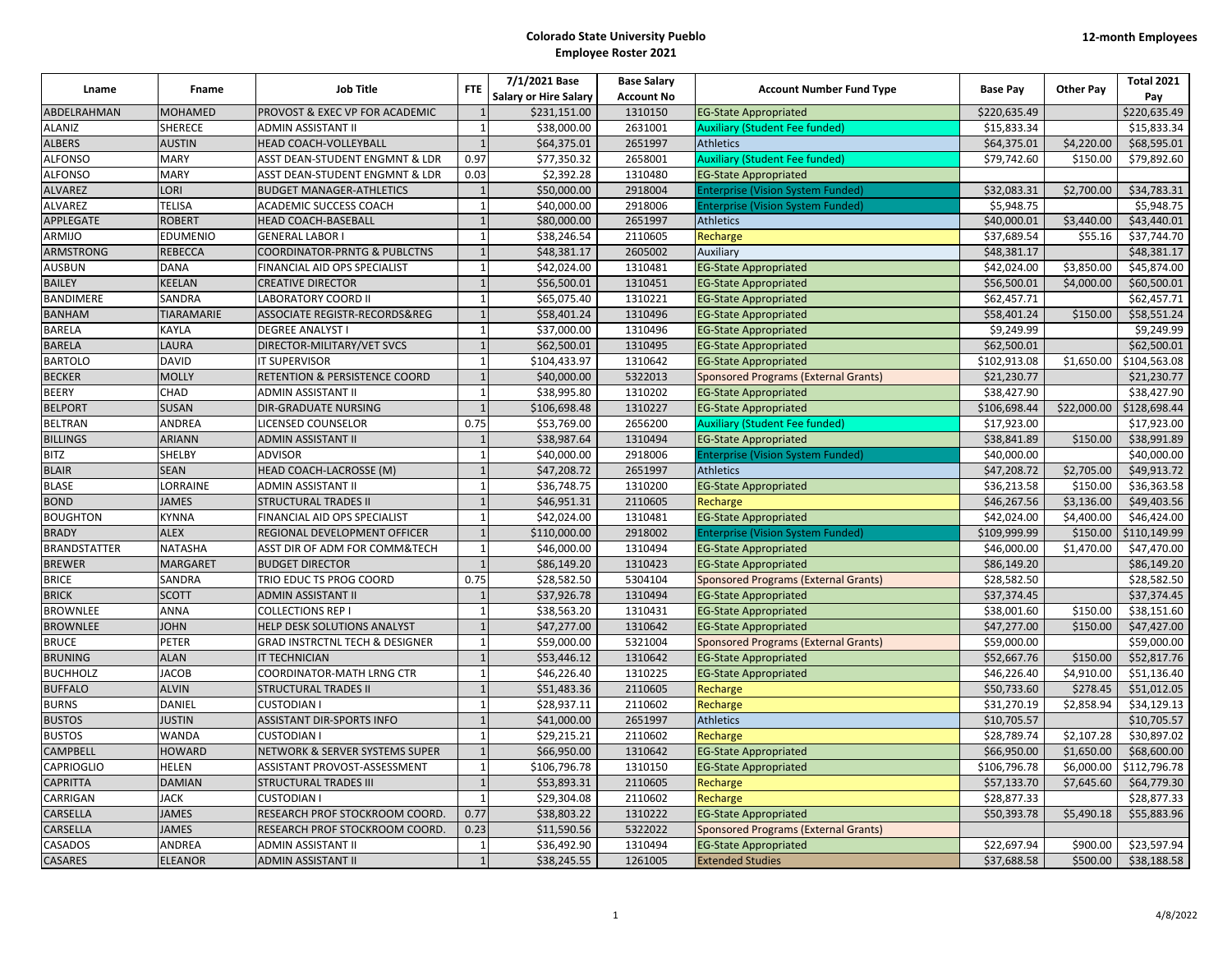| Lname            | Fname              | <b>Job Title</b>                   | <b>FTE</b>     | 7/1/2021 Base<br><b>Salary or Hire Salary</b> | <b>Base Salary</b>           | <b>Account Number Fund Type</b>                   | <b>Base Pay</b> | <b>Other Pay</b> | <b>Total 2021</b>   |
|------------------|--------------------|------------------------------------|----------------|-----------------------------------------------|------------------------------|---------------------------------------------------|-----------------|------------------|---------------------|
| CASON            | CRAIG              | ASSOCIATE VP-FACILITIES MGMT       | $\mathbf{1}$   | \$113,728.42                                  | <b>Account No</b><br>2110601 | Recharge                                          | \$113,728.42    |                  | Pay<br>\$113,728.42 |
| <b>CHARLES</b>   | <b>DAX</b>         | <b>HEAD COACH-WRESTLING</b>        | $\overline{1}$ | \$50,459.64                                   | 2651997                      | <b>Athletics</b>                                  | \$50,459.64     | \$21,962.00      | \$72,421.64         |
| CHAVEZ           | CATHERINE          | <b>CASHIER OFFICE COORDINATOR</b>  | $\overline{1}$ | \$38,480.00                                   | 1310431                      |                                                   | \$38,480.00     | \$2.827.42       | \$41,307.42         |
|                  |                    |                                    | $\overline{1}$ |                                               |                              | <b>EG-State Appropriated</b>                      |                 |                  |                     |
| CHAVEZ           | LISA               | EXECUTIVE ASST-PROVOST/EXECVP      |                | \$61,984.34                                   | 1310150                      | <b>EG-State Appropriated</b>                      | \$61,984.34     |                  | \$61,984.34         |
| CORDOVA          | DENISE             | ADMIN ASSISTANT III                | $\overline{1}$ | \$55,340.17                                   | 2110601                      | Recharge                                          | \$54,534.24     | \$193.73         | \$54,727.97         |
| CORDOVA          | <b>JEANINE</b>     | <b>CUSTODIAN I</b>                 | $\overline{1}$ | \$29,304.08                                   | 2110602                      | Recharge                                          | \$28,877.33     | \$169.06         | \$29,046.39         |
| CORNELL          | <b>HEATHER</b>     | <b>INTERIM DIRECTOR OF ETS</b>     | $\overline{1}$ | \$57,000.00                                   | 5304104                      | <b>Sponsored Programs (External Grants)</b>       | \$57,833.35     |                  | \$57,833.35         |
| <b>COWART</b>    | <b>CHRISTOPHER</b> | PIPE/MECH TRADES II                | $\overline{1}$ | \$53,380.24                                   | 2110605                      | Recharge                                          | \$52,602.85     | \$1,533.85       | \$54,136.70         |
| <b>DAUGHERTY</b> | CAROLYN            | DIRECTOR-STUDENT HEALTH            | $\mathbf{1}$   | \$95,711.76                                   | 2656100                      | <b>Auxiliary (Student Fee funded)</b>             | \$100,783.83    | \$150.00         | \$100,933.83        |
| <b>DAVIDSON</b>  | ABBY               | ASSISTANT DIR-CBASE/DIR-SLC        | $\overline{1}$ | \$69,525.00                                   | 5322022                      | <b>Sponsored Programs (External Grants)</b>       | \$69,525.00     | \$14,541.66      | \$84,066.66         |
| DECESARO         | MATTHEW            | LIBRARY TECHNICIAN III             |                | \$45,100.65                                   | 1310170                      | <b>EG-State Appropriated</b>                      | \$44,443.86     |                  | \$44,443.86         |
| <b>DELEHANT</b>  | <b>DAVID</b>       | <b>CUSTODIAN II</b>                | $\overline{1}$ | \$31,633.69                                   | 2110602                      | Recharge                                          | \$31,173.00     | \$330.78         | \$31,503.78         |
| <b>DIGGS</b>     | LAWRENCE           | <b>TRANSFER ADVISOR</b>            | $\overline{1}$ | \$40,000.01                                   | 5322015                      | <b>Sponsored Programs (External Grants)</b>       | \$40,000.01     |                  | \$40,000.01         |
| <b>DILLON</b>    | KIMBERLY           | COORDINATOR-NSF-STEM GRANTS        | 0.25           | \$12,313.56                                   | 1310192                      | <b>EG-State Appropriated</b>                      | \$30,784.02     |                  | \$30,784.02         |
| <b>DILLON</b>    | KIMBERLY           | <b>COORDINATOR-NSF-STEM GRANTS</b> | 0.5            | \$24,627.24                                   | 1250191                      | <b>Extended Studies</b>                           |                 |                  |                     |
| <b>DIVELBISS</b> | <b>SUSANNE</b>     | HEAD COACH-SWIM                    |                | \$50,000.00                                   | 2651997                      | <b>Athletics</b>                                  | \$25,000.01     |                  | \$25,000.01         |
| DOHERTY-CARDENAS | <b>SIERRA</b>      | HEAD COACH-SOCCER (W)              | $\overline{1}$ | \$44,151.46                                   | 2651997                      | <b>Athletics</b>                                  | \$45,555.50     | \$780.00         | \$46,335.50         |
| <b>DOMINGUEZ</b> | <b>STEVEN</b>      | <b>BFS BILLING SPECIALIST</b>      | $\overline{1}$ | \$42,024.00                                   | 1310431                      | <b>EG-State Appropriated</b>                      | \$42,024.00     | \$3,150.00       | \$45,174.00         |
| <b>DURAN</b>     | <b>BIANCA</b>      | <b>HEAD COACH-SOFTBALL</b>         | $\overline{1}$ | \$52,000.00                                   | 2651997                      | <b>Athletics</b>                                  | \$25,999.99     | \$500.00         | \$26,499.99         |
| <b>ENGEL</b>     | <b>JASON</b>       | ONLINE/GRAD DGR PGM LEAD SPEC      | $\overline{1}$ | \$55,000.00                                   | 1261015                      | <b>Extended Studies</b>                           | \$55,000.00     | \$150.00         | \$55,150.00         |
| ENGELHAUPT       | <b>CODY</b>        | <b>ASSISTANT DIR-ADMISSIONS</b>    | $\overline{1}$ | \$46,000.08                                   | 1310494                      | <b>EG-State Appropriated</b>                      | \$46,000.08     |                  | \$46,000.08         |
| <b>FAIRCHILD</b> | WENDY              | ADMIN ASSISTANT III                | 0.75           | \$40,170.00                                   | 1100002                      | Institute of Cannabis Research-State Appropriated | \$39,585.00     |                  | \$39,585.00         |
| <b>FENDRICH</b>  | <b>CHRISTOPHER</b> | DIRECTOR-AUXILIARY SERVICES        | $\overline{1}$ | \$97,844.60                                   | 2619001                      | Auxiliary                                         | \$97,844.60     | \$2,412.95       | \$100,257.55        |
| <b>FERGUSON</b>  | SHAUNDAWNA         | DIRECTOR-STUDENT CONDUCT           | $\mathbf{1}$   | \$57,100.78                                   | 2658001                      | <b>Auxiliary (Student Fee funded)</b>             | \$57,100.78     | \$2,355.00       | \$59,455.78         |
| <b>FIGUEROA</b>  | <b>AMANDA</b>      | <b>ADMIN ASSISTANT III</b>         | $\overline{1}$ | \$49,000.00                                   | 1310190                      | <b>EG-State Appropriated</b>                      | \$46,266.93     | \$125.00         | \$46,391.93         |
| <b>FLORES</b>    | <b>CHRISTOPHER</b> | <b>CUSTODIAN II</b>                | $\overline{1}$ | \$30,813.48                                   | 2110602                      | Recharge                                          | \$30,364.74     | \$5,132.03       | \$35,496.77         |
| <b>FLYNN</b>     | <b>CHRISTOPHER</b> | ASSOCIATE COACH-CC, TRK & FLD      | $\overline{1}$ | \$32,500.00                                   | 2651997                      | <b>Athletics</b>                                  | \$32,500.00     |                  | \$32,500.00         |
| <b>FOLEY</b>     | CEDRIC             | <b>GENERAL LABOR I</b>             |                | \$32,480.23                                   | 2110607                      | Recharge                                          | \$32,007.22     |                  | \$32,007.22         |
| <b>FOLEY</b>     | PEGGY              | ADVISOR/COUNSELOR                  | $\overline{1}$ | \$52,206.40                                   | 1310227                      | <b>EG-State Appropriated</b>                      | \$52,206.40     |                  | \$52,206.40         |
| <b>FOUST</b>     | CAROL              | <b>ASSOCIATE DEAN-HSHM</b>         | $\overline{1}$ | \$102,610.00                                  | 1310029                      | <b>EG-State Appropriated</b>                      | \$102,610.00    | \$9,885.00       | \$112,495.00        |
| <b>FRANTA</b>    | <b>BERNARD</b>     | DEAN-HEALTH EDUC AND NURSING       | 0.97           | \$112,099.02                                  | 1310227                      | <b>EG-State Appropriated</b>                      | \$115,566.00    | \$19,335.00      | \$134,901.00        |
| <b>FRANTA</b>    | <b>BERNARD</b>     | DEAN-HEALTH EDUC AND NURSING       | 0.03           | \$3,466.98                                    | 6453512                      | Gift (Foundation)                                 |                 |                  |                     |
| <b>FRAZIER</b>   | SHANTEL            | ADMIN ASSISTANT II                 | $\overline{1}$ | \$40,000.00                                   | 1310190                      | <b>EG-State Appropriated</b>                      | \$17,282.04     |                  | \$17,282.04         |
| <b>FRENCH</b>    | <b>OSCAR</b>       | <b>GENERAL LABOR I</b>             | $\overline{1}$ | \$42,436.82                                   | 2110607                      | Recharge                                          | \$41,818.80     |                  | \$41,818.80         |
| <b>FRULAND</b>   | <b>BONNIE</b>      | ASSISTANT DEAN-STDNT SUPPT&ADV     | 0.34           | \$25,361.48                                   | 2658500                      | <b>Auxiliary (Student Fee funded)</b>             | \$74,592.58     |                  | \$74,592.58         |
| <b>FRULAND</b>   | <b>BONNIE</b>      | ASSISTANT DEAN-STDNT SUPPT&ADV     | 0.66           |                                               | 1310480                      |                                                   |                 |                  |                     |
|                  | <b>ABBY</b>        |                                    | $\overline{1}$ | \$49,231.10                                   |                              | <b>EG-State Appropriated</b>                      |                 |                  |                     |
| GADE             |                    | <b>OFFICE MANAGER</b>              | $\overline{1}$ | \$45,000.00<br>\$59,591.64                    | 1310150                      | <b>EG-State Appropriated</b>                      | \$38,365.40     |                  | \$38,365.40         |
| GADE             | <b>MORRIS</b>      | PIPE/MECH TRADES I                 |                |                                               | 2110605                      | Recharge                                          | \$58,723.80     | \$1,906.36       | \$60,630.16         |
| <b>GALICH</b>    | <b>DALE</b>        | IT TECHNICIAN                      | $\mathbf{1}$   | \$55,661.04                                   | 1310642                      | <b>EG-State Appropriated</b>                      | \$54,850.44     | \$150.00         | \$55,000.44         |
| <b>GALLEGOS</b>  | <b>BELINDA</b>     | <b>HEALTH CARE ASSISTANT</b>       | $\mathbf{1}$   | \$35,568.00                                   | 2656100                      | <b>Auxiliary (Student Fee funded)</b>             | \$35,568.00     |                  | \$35,568.00         |
| <b>GALLEGOS</b>  | <b>MONICA</b>      | <b>ASSOCIATE DIR-BUSINESS OPS</b>  | $\overline{1}$ | \$53,000.00                                   | 2622101                      | Auxiliary                                         | \$53,000.04     | \$4,000.00       | \$57,000.04         |
| <b>GALVES</b>    | FRED               | SPECIAL ASSISTANT TO PRESIDENT     | $\overline{1}$ | \$125,000.00                                  | 1310435                      | <b>EG-State Appropriated</b>                      | \$35,576.99     |                  | \$35,576.99         |
| <b>GALVEZ</b>    | <b>MICHAEL</b>     | <b>CUSTODIAN I</b>                 |                | \$28,650.48                                   | 2110602                      | Recharge                                          | \$28,233.24     | \$299.59         | \$28,532.83         |
| <b>GAMA</b>      | <b>JESSICA</b>     | ACADEMIC ADVISOR-EXTD STUDIES      |                | \$48,000.00                                   | 1261002                      | <b>Extended Studies</b>                           | \$48,000.00     | \$3,630.00       | \$51,630.00         |
| <b>GARCIA</b>    | <b>CHRISTOPHER</b> | PIPE/MECH TRADES II                |                | \$59,274.60                                   | 2110605                      | Recharge                                          | \$58,411.38     |                  | \$58,411.38         |
| <b>GARCIA</b>    | GILBERT            | <b>CUSTODIAN I</b>                 | $\overline{1}$ | \$29,215.21                                   | 2110602                      | Recharge                                          | \$28,789.74     | \$2,365.99       | \$31,155.73         |
| <b>GARCIA</b>    | <b>PATRICIA</b>    | HELP DESK SOLUTIONS ANALYST        | $\overline{1}$ | \$47,277.00                                   | 1310642                      | <b>EG-State Appropriated</b>                      | \$47,277.00     | \$500.00         | \$47,777.00         |
| <b>GARDINER</b>  | <b>SAKURA</b>      | SITE COORDINATOR-TRINIDAD          | $\overline{1}$ | \$41,200.01                                   | 5305106                      | <b>Sponsored Programs (External Grants)</b>       | \$41,200.01     |                  | \$41,200.01         |
| <b>GHOSH</b>     | <b>JENNIFER</b>    | <b>WEB CONTENT COORD</b>           | $\mathbf{1}$   | \$41,000.00                                   | 1310305                      | <b>EG-State Appropriated</b>                      | \$42,666.67     | \$3,600.00       | \$46,266.67         |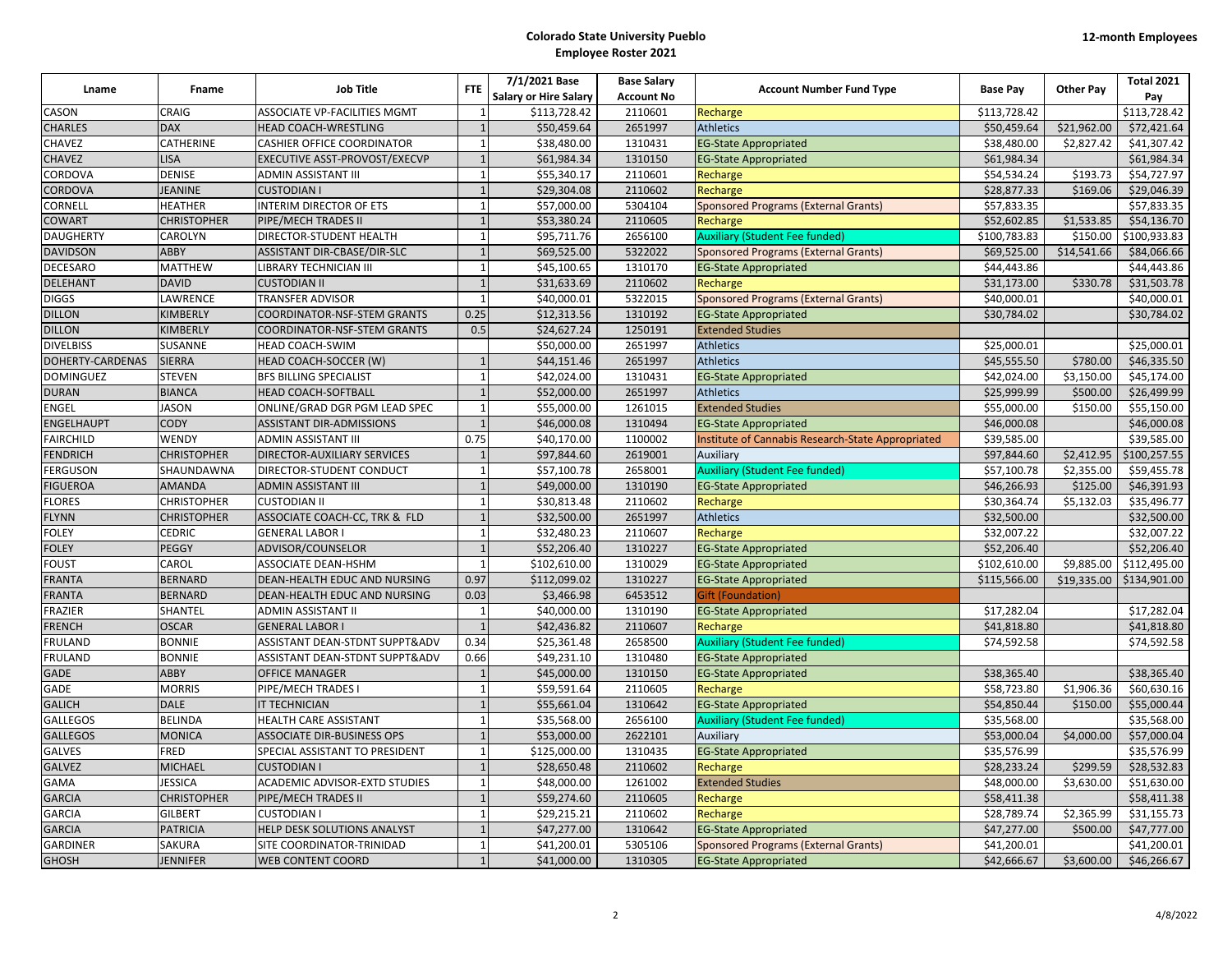|                   |                 |                                           | <b>FTE</b>     | 7/1/2021 Base                | <b>Base Salary</b> |                                                   |                 |                  | <b>Total 2021</b> |
|-------------------|-----------------|-------------------------------------------|----------------|------------------------------|--------------------|---------------------------------------------------|-----------------|------------------|-------------------|
| Lname             | Fname           | <b>Job Title</b>                          |                | <b>Salary or Hire Salary</b> | <b>Account No</b>  | <b>Account Number Fund Type</b>                   | <b>Base Pay</b> | <b>Other Pay</b> | Pay               |
| <b>GIBSON</b>     | <b>JEANNE</b>   | DIRECTOR-ENGLISH LANG INST                | 0.5            | \$21,983.78                  | 2630001            | Auxiliary                                         | \$43,967.56     |                  | \$43,967.56       |
| <b>GIBSON</b>     | <b>JEANNE</b>   | DIRECTOR-ENGLISH LANG INST                | 0.5            | \$21,983.78                  | 1310421            | <b>EG-State Appropriated</b>                      |                 |                  |                   |
| <b>GJERDE</b>     | <b>MICHELLE</b> | <b>DIRECTOR-CAREER CTR</b>                |                | \$64,179.12                  | 2658800            | <b>Auxiliary (Student Fee funded)</b>             | \$66,948.36     | \$2,919.22       | \$69,867.58       |
| <b>GLOVER</b>     | <b>MATTHEW</b>  | ASSISTANT COACH-BASKETBALL (M)            | $\overline{1}$ | \$35,000.00                  | 2651997            | <b>Athletics</b>                                  | \$35,000.00     | \$4,480.00       | \$39,480.00       |
| <b>GOETZ</b>      | <b>BERNARD</b>  | <b>LTC OPERATIONS I</b>                   |                | \$66,314.74                  | 2110605            | Recharge                                          | \$65,349.00     |                  | \$65,349.00       |
| GOMEZ             | <b>ESTEBAN</b>  | IT HD & DSS TECH SPEC                     | $\overline{1}$ | \$47,277.00                  | 2516079            | Course Fees (Student Fee funded)                  | \$47,277.00     | \$150.00         | \$47,427.00       |
| <b>GONZALES</b>   | <b>DEIRDRE</b>  | PROCUREMENT COMPLIANCE SPCLST             | $\overline{1}$ | \$45,680.50                  | 1310432            | <b>EG-State Appropriated</b>                      | \$45,680.50     | \$150.00         | \$45,830.50       |
| <b>GONZALES</b>   | <b>MARK</b>     | <b>INFORMATION SECURITY ADMINISTR</b>     | $\overline{1}$ | \$77,250.00                  | 1310642            | <b>EG-State Appropriated</b>                      | \$77,250.00     | \$1,150.00       | \$78,400.00       |
| <b>GONZALES</b>   | <b>RHONDA</b>   | <b>DEAN-LIBRARY SERVICES</b>              | $\overline{1}$ | \$100,062.30                 | 1310170            | <b>EG-State Appropriated</b>                      | \$100,062.29    |                  | \$100,062.29      |
| GONZALES          | <b>STEVEN</b>   | <b>CUSTODIAN II</b>                       | $\overline{1}$ | \$31,633.69                  | 2110602            | Recharge                                          | \$31,173.00     | \$1,946.55       | \$33,119.55       |
| GONZALEZ          | <b>MARISA</b>   | <b>FIELD COORDINATOR</b>                  | $\overline{1}$ | \$50,428.80                  | 1310208            | <b>EG-State Appropriated</b>                      | \$50,428.80     | \$8,515.64       | \$58,944.44       |
| GREEN             | <b>JACKLYNN</b> | <b>ADMISSIONS COUNSELOR</b>               | $\overline{1}$ | \$35,568.00                  | 1310494            | <b>EG-State Appropriated</b>                      | \$35,568.00     | \$1,373.34       | \$36,941.34       |
| GRINSTEAD         | <b>PENNY</b>    | HIGH SCHOOL PRGMS SPECIALIST              |                | \$40,170.00                  | 1261003            | <b>Extended Studies</b>                           | \$40,170.00     | \$6,400.00       | \$46,570.00       |
| GUST              | <b>COURTNEY</b> | <b>DEGREE ANALYST II</b>                  | $\overline{1}$ | \$41,000.00                  | 1310496            | <b>EG-State Appropriated</b>                      | \$39,000.02     | \$150.00         | \$39,150.02       |
| <b>GUTIERREZ</b>  | <b>SKYLER</b>   | <b>CUSTODIAN1</b>                         |                | \$29,215.21                  | 2110602            | Recharge                                          | \$28,789.74     | \$2,411.07       | \$31,200.81       |
| <b>HALL</b>       | <b>CINDY</b>    | SALES MANAGER I                           | $\overline{1}$ | \$55,397.40                  | 2623001            | Auxiliary                                         | \$54,590.64     | \$2,098.00       | \$56,688.64       |
| <b>HALL</b>       | <b>JERRY</b>    | <b>GENERAL LABOR I</b>                    | $\overline{1}$ | \$39,082.20                  | 2620001            | <b>Auxiliary (Student Fee funded)</b>             | \$38,513.04     |                  | \$38,513.04       |
| <b>HALL</b>       | RAY             | ASSISTANT COACH-WRESTLING                 | 0.4            | \$10,169.19                  | 2651997            | <b>Athletics</b>                                  | \$10,209.62     |                  | \$10,209.62       |
| HALL-VANHOOK      | <b>ALLISON</b>  | <b>INTERNSHIP COORDINATOR</b>             |                | \$42,000.00                  | 2658800            | <b>Auxiliary (Student Fee funded)</b>             | \$42,000.00     | \$650.00         | \$42,650.00       |
| <b>HAMMER</b>     | <b>MATTHEW</b>  | HEAD COACH-BASKETBALL (M)                 | $\overline{1}$ | \$92,700.00                  | 2651997            | <b>Athletics</b>                                  | \$92,700.00     | \$5,670.00       | \$98,370.00       |
| <b>HANNAFIOUS</b> | <b>LINDA</b>    | RESEARCH & OFFICE ADMINSTRATOR            | $\overline{1}$ | \$64,890.00                  | 5322022            | <b>Sponsored Programs (External Grants)</b>       | \$64,890.00     | \$2,119.38       | \$67,009.38       |
| HARGE             | <b>REGINALD</b> | DIRECTOR-TRIO EOC                         | $\overline{1}$ | \$60,000.00                  | 5305106            | <b>Sponsored Programs (External Grants)</b>       | \$60,000.00     |                  | \$60,000.00       |
| <b>HATFIELD</b>   | <b>JOHN</b>     | INSTRUMENT SPECIALIST/LAB SUP.            | $\overline{1}$ | \$67,187.48                  | 1310222            | <b>EG-State Appropriated</b>                      | \$67,187.48     | \$10,491.00      | \$77,678.48       |
| <b>HAYDEN</b>     | <b>JEROMY</b>   | <b>ELECTRONICS SPEC II</b>                | $\overline{1}$ | \$59,799.04                  | 2110605            | Recharge                                          | \$58,928.17     | \$839.89         | \$59,768.06       |
| <b>HENRY</b>      | <b>DENISE</b>   | INSTRUCTIONAL TECHNOLOGIST                | $\overline{1}$ | \$59,740.00                  | 1310644            | <b>EG-State Appropriated</b>                      | \$61,331.76     | \$9,059.12       | \$70,390.88       |
| <b>HERMAN</b>     | <b>DAVID</b>    | <b>ENVRNMNTAL HLTH &amp; SAFETY OFFCR</b> | $\overline{1}$ | \$53,843.26                  | 2110609            | Recharge                                          | \$57,384.22     | \$6,220.00       | \$63,604.22       |
| HERNANDEZ         | <b>MARCUS</b>   | <b>ADVISOR</b>                            | $\overline{1}$ | \$40,000.08                  | 2918006            | Enterprise (Vision System Funded)                 | \$40,000.08     | \$6,664.50       | \$46,664.58       |
| <b>HERRERA</b>    | <b>JOHN</b>     | <b>CUSTODIAN I</b>                        | $\overline{1}$ | \$29,304.08                  | 2110602            | Recharge                                          | \$29,515.85     | \$4,214.76       | \$33,730.61       |
| <b>HINER</b>      | <b>JORDYN</b>   | <b>TESTING CENTER COORDINATOR</b>         | $\overline{1}$ | \$40,000.00                  | 2918006            | <b>Enterprise (Vision System Funded)</b>          | \$3,641.03      |                  | \$3,641.03        |
| <b>HINIKER</b>    | <b>JUSTIN</b>   | DIRECTOR-DISABILITY RESC&SUPPT            | $\overline{1}$ | \$52,750.24                  | 1310486            | <b>EG-State Appropriated</b>                      | \$52,750.24     | \$2,355.00       | \$55,105.24       |
| <b>HOCKMAN</b>    | <b>ROY</b>      | PIPE/MECH TRADES II                       | $\overline{1}$ | \$59,465.57                  | 2110605            | Recharge                                          | \$58,599.56     |                  | \$58,599.56       |
| <b>HOLLIDAY</b>   | <b>CHRISTIN</b> | VP-EM/COMM/STDNT AFFRS                    | $\overline{1}$ | \$162,000.00                 | 1310495            | <b>EG-State Appropriated</b>                      | \$162,000.00    |                  | \$162,000.00      |
| <b>HOLLOMAN</b>   | <b>AINSLEY</b>  | REGISTRAR'S OFFICE SYSTEM SPEC            |                | \$41,000.00                  | 1310496            | <b>EG-State Appropriated</b>                      | \$41,000.00     | \$150.00         | \$41,150.00       |
| HOYE              | <b>GREGORY</b>  | EXECUTIVE DIR-MKTG, COMM, & CR            | $\overline{1}$ | \$123,970.80                 | 1310451            | <b>EG-State Appropriated</b>                      | \$123,970.80    |                  | \$123,970.80      |
| <b>HUEBSCHMAN</b> | <b>BRITNI</b>   | NURSING LAB/SIMULTN ASST                  |                | \$56,650.00                  | 1310227            | <b>EG-State Appropriated</b>                      | \$56,650.00     |                  | \$56,650.00       |
| <b>HUMPHREY</b>   | <b>MARIE</b>    | SENIOR ASSC VPSA/DEAN-STDNTS              | $\overline{1}$ | \$103,325.20                 | 1310480            | <b>EG-State Appropriated</b>                      | \$111,216.79    |                  | \$111,216.79      |
| <b>HUND</b>       | <b>KATHLEEN</b> | <b>ADMIN ASSISTANT II</b>                 | $\overline{1}$ | \$39,552.00                  | 1310200            | <b>EG-State Appropriated</b>                      | \$38,976.00     | \$150.00         | \$39,126.00       |
| JIMENEZ           | <b>ANTHONY</b>  | <b>ADVISOR</b>                            | $\overline{1}$ | \$40,000.08                  | 2918006            | <b>Enterprise (Vision System Funded)</b>          | \$40,000.08     |                  | \$40,000.08       |
| <b>JIMINEZ</b>    | <b>THERESA</b>  | ADMIN ASSISTANT II                        | $\overline{1}$ | \$45,026.00                  | 1310221            | <b>EG-State Appropriated</b>                      | \$44,370.29     |                  | \$44,370.29       |
| JOHNSON           | <b>FRANK</b>    | MATERIALS SUPERVISOR                      | $\overline{1}$ | \$52,863.72                  | 2110606            | Recharge                                          | \$49,482.50     | \$1,515.98       | \$50,998.48       |
| <b>JOHNSON</b>    | <b>TOMMIE</b>   | HEAD COACH-BASKETBALL (W)                 | $\overline{1}$ | \$77,250.00                  | 2651997            | <b>Athletics</b>                                  | \$77,250.00     | \$5,652.00       | \$82,902.00       |
| JONES             | <b>GARRETT</b>  | <b>TICKET MANAGER</b>                     | $\overline{1}$ | \$36,000.00                  | 2651997            | <b>Athletics</b>                                  | \$8,076.96      |                  | \$8,076.96        |
| JONES-SHOEMAN     | <b>CYNTHIA</b>  | <b>ENROLLMENT COUNSELOR</b>               |                | \$45,000.00                  | 1261015            | <b>Extended Studies</b>                           | \$19,615.40     |                  | \$19,615.40       |
| <b>KEGANS</b>     | <b>SHANNA</b>   | ADMIN ASSISTANT II                        | 0.3            | \$11,568.96                  | 1310451            | <b>EG-State Appropriated</b>                      | \$11,400.48     | \$3,744.00       | \$15,144.48       |
| <b>KILPATRICK</b> | <b>LAURIE</b>   | PARKING & SAFETY MGR                      | 0.85           | \$54,920.10                  | 2625001            | Auxiliary                                         | \$64,611.88     | \$30,750.00      | \$95,361.88       |
| <b>KILPATRICK</b> | <b>LAURIE</b>   | PARKING & SAFETY MGR                      | 0.15           | \$9,691.78                   | 1310621            | <b>EG-State Appropriated</b>                      |                 |                  |                   |
| KIM               | <b>EUN SOO</b>  | <b>VISITING SCIENTIST</b>                 | $\overline{1}$ | \$30,000.00                  | 1100038            | Institute of Cannabis Research-State Appropriated | \$30,000.00     | \$2,266.67       | \$32,266.67       |
| KING              | <b>JOHN</b>     | ACADEMIC SUCCESS COACH-MIL/VET            |                | \$39,999.99                  | 5322013            | <b>Sponsored Programs (External Grants)</b>       | \$35,119.02     | \$100.00         | \$35,219.02       |
| <b>KINGREY</b>    | <b>TIFFANY</b>  | DIRECTOR-ADMISSIONS                       | $\mathbf{1}$   | \$86,149.20                  | 1310494            | <b>EG-State Appropriated</b>                      | \$86,149.20     |                  | \$86,149.20       |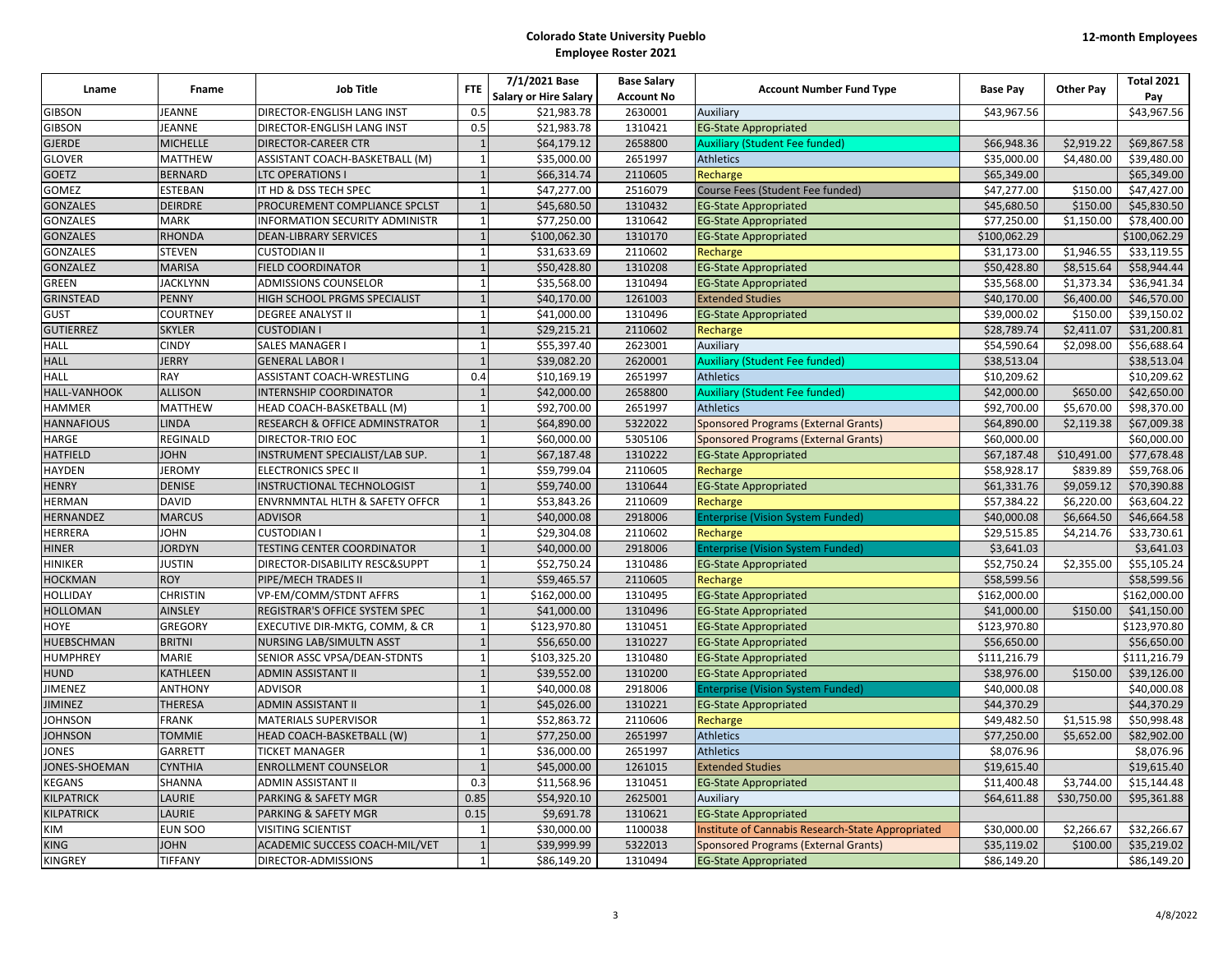|                  |                      | <b>Job Title</b>                     | <b>FTE</b>     | 7/1/2021 Base                | <b>Base Salary</b> |                                                     |                 |                  | <b>Total 2021</b> |
|------------------|----------------------|--------------------------------------|----------------|------------------------------|--------------------|-----------------------------------------------------|-----------------|------------------|-------------------|
| Lname            | <b>Fname</b>         |                                      |                | <b>Salary or Hire Salary</b> | <b>Account No</b>  | <b>Account Number Fund Type</b>                     | <b>Base Pay</b> | <b>Other Pay</b> | Pay               |
| <b>KINNEY</b>    | <b>CHAD</b>          | DIRECTOR-ICR/DEPT CHAIR              | 0.75           | \$105,076.56                 | 1100002            | Institute of Cannabis Research-State Appropriated   | \$105,077.19    | \$600.00         | \$105,677.19      |
| <b>KIRBY</b>     | <b>NICOLE</b>        | ASSOCIATE REGISTR-DGR AUDIT&TR       | $\overline{1}$ | \$56,260.01                  | 1310496            | <b>EG-State Appropriated</b>                        | \$56,260.01     | \$150.00         | \$56,410.01       |
| <b>KNABE</b>     | <b>RYAN</b>          | ADMIN ASSISTANT II                   | $\overline{1}$ | \$36,142.74                  | 1310200            | <b>EG-State Appropriated</b>                        | \$35,616.39     | \$150.00         | \$35,766.39       |
| <b>KOCHEVAR</b>  | RORI                 |                                      | $\overline{1}$ | \$36,000.00                  | 1310303            | <b>EG-State Appropriated</b>                        | \$10,592.35     |                  | \$10,592.35       |
| <b>KOSCHKE</b>   | <b>JOSH</b>          | HEAD COACH-GOLF (M/W)                | $\overline{1}$ | \$35,720.40                  | 2651997            | <b>Athletics</b>                                    | \$35,720.40     |                  | \$35,720.40       |
| LARA             | ANTWANETTE           | ACCOUNTS PAYABLE SPECIALIST          | $\overline{1}$ | \$37,821.60                  | 1310431            | <b>EG-State Appropriated</b>                        | \$37,821.60     | \$2,625.00       | \$40,446.60       |
| LARSON           | CAROL                | SENIOR ASSOCIATE REGISTRAR           | $\overline{1}$ | \$65,165.02                  | 1310496            | <b>EG-State Appropriated</b>                        | \$65,598.27     | \$150.00         | \$65,748.27       |
| LAWSON           | <b>JENNIFER</b>      | LIBRARY TECHNICIAN III               | $\overline{1}$ | \$43,704.71                  | 1310170            | <b>EG-State Appropriated</b>                        | \$43,068.24     |                  | \$43,068.24       |
| LAYTON           | <b>MEERA</b>         | STUDENT RES & SUPPORT NAVI           | $\mathbf{1}$   | \$41,200.00                  | 2656200            | <b>Auxiliary (Student Fee funded)</b>               | \$41,200.00     |                  | \$41,200.00       |
| LEACHMAN         | LYNNETTE             | ADMIN ASSISTANT III                  | $\overline{1}$ | \$45,894.53                  | 1310227            | <b>EG-State Appropriated</b>                        | \$45,226.16     | \$3,200.00       | \$48,426.16       |
| LEHMPUHL         | <b>DAVID</b>         | <b>DEAN-STEM</b>                     |                | \$119,639.72                 | 1310143            | <b>EG-State Appropriated</b>                        | \$125,639.72    | \$6,000.00       | \$131,639.72      |
| LEUNG            | ERIC                 | LIBRARY/IT EVENING/WKND SPPT         | 0.5            | \$20,800.00                  | 1310170            | <b>EG-State Appropriated</b>                        | \$7,893.36      |                  | \$7,893.36        |
| <b>LIEN</b>      | <b>MELINDA</b>       | TEP PROGRAM EVALUATOR                |                | \$52,530.00                  | 1261050            | <b>Extended Studies</b>                             | \$52,530.00     | \$225.00         | \$52,755.00       |
| LITTLE           | JALEN                | ASST COACH-W BASKETBALL              | $\overline{1}$ | \$40,000.00                  | 2651997            | <b>Athletics</b>                                    | \$26,102.36     | \$800.00         | \$26,902.36       |
| <b>LIVENGOOD</b> | <b>MICHAEL</b>       | TELECOMMUNICATIONS SPECIALST I       | $\overline{1}$ | \$50,033.28                  | 2230645            | <b>General Operations</b>                           | \$49,304.64     | \$150.00         | \$49,454.64       |
| <b>LOGRASSO</b>  | NIK                  | UNDERGRAD ACADEMIC ADVISOR           | $\overline{1}$ | \$45,000.00                  | 1310996            | <b>EG-State Appropriated</b>                        | \$5,826.92      |                  | \$5,826.92        |
| <b>LOPEZ</b>     | <b>JOANN</b>         | <b>RESEARCH MANAGER-ICR</b>          | $\overline{1}$ | \$63,000.00                  | 1100002            | Institute of Cannabis Research-State Appropriated   | \$54,000.00     |                  | \$54,000.00       |
| LOPEZ            | <b>JOHN</b>          | DIRECTOR-HSI INITIATIVES             | 0.2            | \$24,720.00                  | 5321004            | <b>Sponsored Programs (External Grants)</b>         | \$123,600.00    | \$7,358.64       | \$130,958.64      |
| LOPEZ            | <b>JOHN</b>          | DIRECTOR-HSI INITIATIVES             | 0.1            | \$12,360.00                  | 5322013            | <b>Sponsored Programs (External Grants)</b>         |                 |                  |                   |
| LOPEZ            | <b>JOHN</b>          | DIRECTOR-HSI INITIATIVES             | 0.7            | \$86,520.00                  | 5322015            | <b>Sponsored Programs (External Grants)</b>         |                 |                  |                   |
| LORENZ           | <b>BRENT</b>         | ADMIN ASSISTANT III                  | $\overline{1}$ | \$53,513.24                  | 2620001            | <b>Auxiliary (Student Fee funded)</b>               | \$52,733.94     | \$3,236.84       | \$55,970.78       |
| LORENZ           | <b>MEGAN</b>         | UNIVERSITY OPERATOR                  | $\overline{1}$ | \$38,000.00                  | 2918007            | <b>Enterprise (Vision System Funded)</b>            | \$38,000.02     |                  | \$38,000.02       |
| LOVATO           | <b>JENNA</b>         | <b>STATION MANAGER</b>               | $\overline{1}$ | \$57,009.96                  | 1310204            | <b>EG-State Appropriated</b>                        | \$57,009.96     | \$4,500.00       | \$61,509.96       |
| LOWE             | MICHAEL              | BUSINESS-MKTG. MANAGER               | $\mathbf{1}$   | \$48,000.00                  | 2622101            | Auxiliary                                           | \$46,478.70     | \$4,000.00       | \$50,478.70       |
| LUCERO           | <b>ALBERT</b>        | MBA DIR/ASST TO DEAN                 | 0.87           | \$56,669.36                  | 1310191            | <b>EG-State Appropriated</b>                        | \$65,137.18     | \$12,430.60      | \$77,567.78       |
| <b>LUCERO</b>    | <b>ALBERT</b>        | MBA DIR/ASST TO DEAN                 | 0.13           | \$8,467.82                   | 1310996            | <b>EG-State Appropriated</b>                        |                 |                  |                   |
| LUCERO           | <b>JOHN</b>          | <b>CUSTODIAN I</b>                   | $\mathbf{1}$   | \$28,650.48                  | 2110602            | Recharge                                            | \$28,233.24     | \$6,754.00       | \$34,987.24       |
| <b>LUCERO</b>    | LORI                 | ADMIN ASSISTANT II                   | 0.5            | \$18,248.61                  | 1310208            | <b>EG-State Appropriated</b>                        | \$35,965.74     | \$150.00         | \$36,115.74       |
| <b>LUCERO</b>    | LORI                 | <b>ADMIN ASSISTANT II</b>            | 0.5            | \$18,248.61                  | 1310224            | <b>EG-State Appropriated</b>                        |                 |                  |                   |
| LUCERO           | STELLA               | <b>CUSTODIAN I</b>                   | $\overline{1}$ | \$28,650.48                  | 2110602            | Recharge                                            | \$28,233.24     |                  | \$28,233.24       |
| <b>MACIAS</b>    | <b>IRENE</b>         | PROGRAM ASSISTANT I                  | $\overline{1}$ | \$52,081.08                  | 1310498            | <b>EG-State Appropriated</b>                        | \$51,322.62     |                  | \$51,322.62       |
| <b>MACIAS</b>    | <b>TRISHA</b>        | DIRECTOR-EXTD STDS OPERATIONS        | $\overline{1}$ | \$65,000.00                  | 1261005            | <b>Extended Studies</b>                             | \$68,783.50     | \$1,960.00       | \$70,743.50       |
| <b>MALLOY</b>    | <b>PATRICK</b>       | NETWORK ADMINISTRATOR                | $\overline{1}$ | \$50,428.80                  | 1310642            | <b>EG-State Appropriated</b>                        | \$50,428.80     | \$500.00         | \$50,928.80       |
| MANZANARES       | ANISSA               | <b>ADVISOR</b>                       | $\overline{1}$ | \$40,000.00                  | 2918006            | <b>Enterprise (Vision System Funded)</b>            | \$39,999.99     |                  | \$39,999.99       |
| <b>MARQUEZ</b>   | <b>MELISSA</b>       | <b>DEGREE ANALYST II</b>             | $\overline{1}$ | \$44,242.44                  | 1310496            | <b>EG-State Appropriated</b>                        | \$44,242.44     | \$150.00         | \$44,392.44       |
| MARTELL          | <b>NATHAN</b>        | ASSISTANT COACH-VOLLEYBALL           | $\overline{1}$ | \$30,152.22                  | 2651997            | <b>Athletics</b>                                    | \$30,152.22     | \$2,680.00       | \$32,832.22       |
| <b>MARTIN</b>    | LISA                 | SENIOR PGM DIR-FAC & FITNESS         | $\overline{1}$ | \$53,870.96                  | 2631001            | <b>Auxiliary (Student Fee funded)</b>               | \$53,870.96     |                  | \$53,870.96       |
| <b>MARTIN</b>    | <b>PATTY</b>         | ADMIN ASSISTANT II                   | $\mathbf{1}$   | \$42,397.40                  | 1310642            | <b>EG-State Appropriated</b>                        | \$41,779.97     | \$150.00         | \$41,929.97       |
| <b>MARTINEZ</b>  | <b>JOSEPH</b>        | <b>ELECTRICAL TRADES II</b>          | $\overline{1}$ | \$63,311.01                  | 2110605            | Recharge                                            | \$62,389.02     | \$4,723.80       | \$67,112.82       |
| <b>MARTINEZ</b>  | <b>YVETTE</b>        | ADMIN ASSISTANT III                  | $\overline{1}$ | \$47,399.86                  | 1310480            | <b>EG-State Appropriated</b>                        | \$47,495.58     | \$150.00         | \$47,645.58       |
| MARTINEZ-GOODWIN | <b>FELICIA</b>       | LIBRARY TECHNICIAN III               |                | \$44,318.84                  | 1310170            | <b>EG-State Appropriated</b>                        | \$43,673.42     | \$150.00         | \$43,823.42       |
| MARTIN-WHITE     | <b>JENNIFER</b>      | <b>EMPLOYEE RELATIONS SPECIALIST</b> | $\mathbf{1}$   | \$54,100.00                  | 2918002            | <b>Enterprise (Vision System Funded)</b>            | \$54,100.00     | \$9,150.00       | \$63,250.00       |
| <b>MATLA</b>     | <b>MARY CHANDANA</b> | <b>USER INTERFACE WEB DEV</b>        |                | \$56,650.00                  | 1310642            | <b>EG-State Appropriated</b>                        | \$56,650.00     | \$500.00         | \$57,150.00       |
| <b>MATULA</b>    | <b>ANNE-MARIE</b>    | SOFTWARE PRGRM/ANALYST               | $\overline{1}$ | \$57,783.00                  | 1317000            | <b>EG-State Appropriated (Banner System funded)</b> | \$57,783.00     | \$150.00         | \$57,933.00       |
| <b>MCDANIEL</b>  | LORETTA              | <b>BENEFITS SPECIALIST</b>           | $\overline{1}$ | \$50,000.00                  | 1310444            | <b>EG-State Appropriated</b>                        | \$15,769.31     |                  | \$15,769.31       |
| <b>MCDUFFIE</b>  | MELISSA              | ONLINE INSTRUCTIONAL DESIGNER        | $\overline{1}$ | \$73,542.00                  | 1261015            | <b>Extended Studies</b>                             | \$73,542.00     | \$225.00         | \$73,767.00       |
| <b>MCELWAIN</b>  | <b>EMILY</b>         | DIRECTOR-STUDENT RECREATION          | $\overline{1}$ | \$69,339.60                  | 2631001            | <b>Auxiliary (Student Fee funded)</b>               | \$69,339.60     | \$350.00         | \$69,689.60       |
| <b>MCGILL</b>    | KYLIE                | SIMULATION TECHNICIAN                | $\overline{1}$ | \$63,860.00                  | 6453512            | Gift (Foundation)                                   | \$63,860.00     |                  | \$63,860.00       |
| <b>MCGOUGH</b>   | <b>LAUREN</b>        | POSTDOCTORAL RESEARCHER              | $\mathbf{1}$   | \$39,999.96                  | 5322045            | <b>Sponsored Programs (External Grants)</b>         | \$31,999.99     |                  | \$31,999.99       |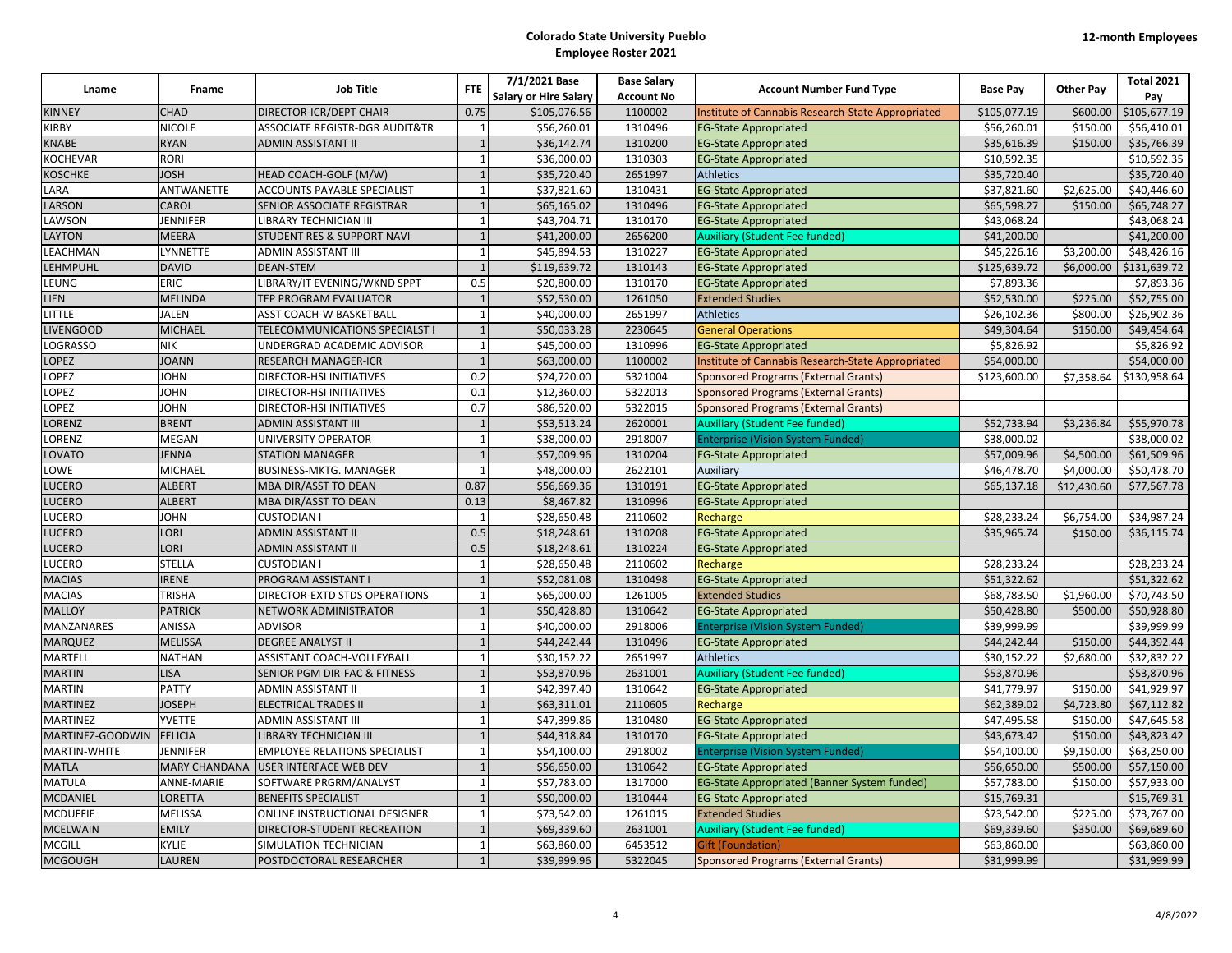|                        |                    | <b>Job Title</b>                      | <b>FTE</b>     | 7/1/2021 Base                | <b>Base Salary</b> | <b>Account Number Fund Type</b>                   | <b>Base Pay</b> | <b>Other Pay</b> | <b>Total 2021</b>        |
|------------------------|--------------------|---------------------------------------|----------------|------------------------------|--------------------|---------------------------------------------------|-----------------|------------------|--------------------------|
| Lname                  | Fname              |                                       |                | <b>Salary or Hire Salary</b> | <b>Account No</b>  |                                                   |                 |                  | Pay                      |
| <b>MCKENZIE</b>        | <b>KENNETH</b>     | ASSISTANT LBRN-INTERLIB LOAN          | $\overline{1}$ | \$42,417.72                  | 1310170            | <b>EG-State Appropriated</b>                      | \$42.417.72     |                  | \$42,417.72              |
| <b>MCKINLEY</b>        | <b>JENNA</b>       | <b>ASSISTANT ATHLETIC DIRECTOR</b>    |                | \$45,000.00                  | 2651997            | <b>Athletics</b>                                  | \$11,596.16     | \$2,045.00       | \$13,641.16              |
| <b>MEDINA</b>          | <b>COURTNEY</b>    | ASSISTANT COACH-SOFTBALL              | $\overline{1}$ | \$35,000.00                  | 2651997            | <b>Athletics</b>                                  | \$9,692.32      | \$570.00         | \$10,262.32              |
| <b>MEDINA</b>          | <b>JOSHUA</b>      | <b>GROUNDS &amp; NURSERY I</b>        | $\overline{1}$ | \$40,635.35                  | 2110607            | Recharge                                          | \$40,043.58     | \$3,706.57       | \$43,750.15              |
| <b>MEDINA</b>          | <b>PAMELA</b>      | <b>CUSTODIAN I</b>                    | $\overline{1}$ | \$29,215.21                  | 2110602            | Recharge                                          | \$28,789.74     | \$2,345.70       | \$31,135.44              |
| <b>MERINO MARTINEZ</b> | <b>ISKRA</b>       | COORDINATOR-BALLET FOLKLORICO         | 0.5            | \$25,000.00                  | 5322013            | <b>Sponsored Programs (External Grants)</b>       | \$4,166.66      |                  | \$4,166.66               |
| <b>MERRITT</b>         | <b>BRUCE</b>       | IT PROFESSIONAL                       | $\overline{1}$ | \$86,924.17                  | 1310642            | <b>EG-State Appropriated</b>                      | \$85,658.28     | \$500.00         | \$86,158.28              |
| <b>MILAVEC</b>         | <b>FRANK</b>       | STDT TECHNOLOGY SUPPORT SPEC          | $\overline{1}$ | \$54,151.92                  | 1310642            | <b>EG-State Appropriated</b>                      | \$54,151.92     | \$150.00         | \$54,301.92              |
| <b>MILLER</b>          | <b>CONNIE</b>      | <b>GRADUATE NURSING PRGM ASST</b>     | $\overline{1}$ | \$39,000.00                  | 1310227            | <b>EG-State Appropriated</b>                      | \$39,000.00     |                  | \$39,000.00              |
| <b>MILLER</b>          | <b>KEVIN</b>       | <b>CUSTODIAN I</b>                    | $\overline{1}$ | \$28,650.48                  | 2110602            | Recharge                                          | \$28,233.24     | \$5,000.00       | \$33,233.24              |
| <b>MILLER</b>          | <b>LISA</b>        | PROGRAM COORDINATOR-UB                |                | \$38,067.12                  | 5302107            | <b>Enterprise (Vision System Funded)</b>          | \$38,067.16     | \$1,213.10       | \$39,280.26              |
| MILLER                 | <b>MARGARET</b>    | <b>EMPLOYMENT SPECIALIST</b>          | $\overline{1}$ | \$49,000.00                  | 1310444            | <b>EG-State Appropriated</b>                      | \$18,594.89     |                  | \$18,594.89              |
| <b>MILLER</b>          | <b>ROBERT</b>      | <b>CUSTODIAN I</b>                    |                | \$28,650.48                  | 2110602            | Recharge                                          | \$28,233.24     | \$5,309.92       | \$33,543.16              |
| MILLIKEN               | <b>CHRISTOPHER</b> | <b>EXECUTIVE DIR-INFORMATION TECH</b> | $\overline{1}$ | \$108,150.00                 | 1310642            | <b>EG-State Appropriated</b>                      | \$108,150.00    | \$1,650.00       | \$109,800.00             |
| <b>MILLION</b>         | <b>DAYLENE</b>     | <b>ADMIN ASSISTANT III</b>            | $\overline{1}$ | \$49,297.98                  | 2623001            | Auxiliary                                         | \$48,580.05     | \$3,031.04       | \$51,611.09              |
| <b>MILLION</b>         | <b>DEBRA</b>       | <b>CUSTODIAN II</b>                   | $\overline{1}$ | \$31,633.69                  | 2110602            | Recharge                                          | \$31.173.00     | \$2,783.78       | \$33.956.78              |
| <b>MINCIC</b>          | <b>CHERYL</b>      | ADMIN ASSISTANT II                    | 0.5            | \$19,577.99                  | 1310021            | <b>EG-State Appropriated</b>                      | \$19,292.88     | \$150.00         | \$19,442.88              |
| <b>MOHRENWEISER</b>    | <b>ASHLEY</b>      | ASSISTANT DIR-ADMISSIONS              | $\overline{1}$ | \$49,440.00                  | 1310470            | <b>EG-State Appropriated</b>                      | \$49,440.00     |                  | \$49,440.00              |
| <b>MONTELONGO</b>      | <b>ANDRES</b>      | <b>UTC COORDINATOR</b>                |                | \$36,000.00                  | 1310303            | <b>EG-State Appropriated</b>                      | \$28,107.71     |                  | \$28,107.71              |
| <b>MONTEZ</b>          | ALEXANDRA          | <b>SFS COUNSELOR</b>                  | $\overline{1}$ | \$36,000.00                  | 1310481            | <b>EG-State Appropriated</b>                      | \$4,107.69      |                  | $\overline{54, 107.69}$  |
| <b>MONTOYA</b>         | <b>FRANK</b>       | <b>CUSTODIAN I</b>                    | $\overline{1}$ | \$28,368.00                  | 2110602            | Recharge                                          | \$27,878.82     | \$6,855.30       | \$34,734.12              |
| <b>MOORMAN</b>         | <b>BRIANNA</b>     | STUDENT INFO SYSTEMS ANALYST          | $\overline{1}$ | \$53,560.00                  | 1317000            | EG-State Appropriated (Banner System funded)      | \$56,779.98     | \$700.00         | \$57,479.98              |
| <b>MORESCHINI</b>      | <b>ROCHELLE</b>    | DIRECTOR-PRES LDRSHP PGM              | $\overline{1}$ | \$64,463.58                  | 1310149            | <b>EG-State Appropriated</b>                      | \$64,463.58     |                  | \$64,463.58              |
| <b>MORRIS</b>          | <b>MATTHEW</b>     | <b>HEAD COACH-CC &amp; TRACK</b>      | $\overline{1}$ | \$56,556.94                  | 2651997            | <b>Athletics</b>                                  | \$56,556.94     |                  | \$56,556.94              |
| <b>MOTTET</b>          | <b>TIMOTHY</b>     | <b>PRESIDENT</b>                      |                | \$260,000.00                 | 1310420            | <b>EG-State Appropriated</b>                      | \$271,666.65    | \$97,500.00      | \$369,166.65             |
| <b>MUELLER</b>         | <b>MEGAN</b>       | <b>ASSISTANT DIR-CAREER CTR</b>       |                | \$49,731.50                  | 2658800            | <b>Auxiliary (Student Fee funded)</b>             | \$49,731.50     | \$150.00         | \$49,881.50              |
| <b>MULLALLY</b>        | <b>MARK</b>        | <b>SYSTEMS DEVELOPER</b>              |                | \$55,000.00                  | 1317000            | EG-State Appropriated (Banner System funded)      | \$4,583.33      |                  | \$4,583.33               |
| <b>MURRAY</b>          | <b>JOHN</b>        | <b>CUSTODIAN I</b>                    | $\overline{1}$ | \$29,215.21                  | 2110602            | Recharge                                          | \$28,789.74     | \$627.23         | \$29,416.97              |
| <b>MURRAY</b>          | <b>THOMAS</b>      | ASSISTANT COACH-CC&TRACK (M/W)        | $\overline{1}$ | \$30,900.00                  | 2651997            | <b>Athletics</b>                                  | \$30,900.00     | \$2,750.00       | \$33,650.00              |
| <b>MYERS VAN PELT</b>  | LILIA              | <b>INTERIM ASSOCIATE DIR-ELI</b>      | 0.5            | \$18,845.14                  | 2630001            | Auxiliary                                         | \$37,690.28     |                  | \$37,690.28              |
| <b>MYERS VAN PELT</b>  | LILIA              | INTERIM ASSOCIATE DIR-ELI             | 0.5            | \$18,845.14                  | 1310421            | <b>EG-State Appropriated</b>                      |                 |                  |                          |
| NAVAS-GRIGGS           | <b>AOLANY</b>      | <b>ADVISOR</b>                        |                | \$40,170.00                  | 2918006            | <b>Enterprise (Vision System Funded)</b>          | \$40,170.00     | \$1,400.00       | \$41,570.00              |
| <b>NEW</b>             | <b>KORINE</b>      | STUDENT SERVICES COORD FT CRSN        | $\overline{1}$ | \$40,000.02                  | 1261105            | <b>Extended Studies</b>                           | \$40,000.02     | \$3,288.65       | \$43,288.67              |
| <b>NUNN</b>            | <b>MARISA</b>      | <b>INSTRUCTOR/TUTOR COORDINATOR</b>   |                | \$40,833.27                  | 5303111            | <b>Sponsored Programs (External Grants)</b>       | \$40,833.27     |                  | \$40,833.27              |
| <b>OBREGON</b>         | <b>VICTORIA</b>    | ACTING DIR-DIVERSTY, EQT, INCLSN      | 0.22           | \$13,822.60                  | 1310434            | <b>EG-State Appropriated</b>                      | \$62,829.96     | \$20,497.00      | \$83,326.96              |
| <b>OBREGON</b>         | <b>VICTORIA</b>    | ACTING DIR-DIVERSTY, EQT, INCLSN      | 0.78           | \$49,007.40                  | 5336007            | <b>Sponsored Programs (External Grants)</b>       |                 |                  |                          |
| <b>OLGUIN</b>          | <b>KRISTEN</b>     | OPERATIONS SPCLST-STDT EMPLMT         | $\overline{1}$ | \$41,200.00                  | 1310481            | <b>EG-State Appropriated</b>                      | \$41,200.00     | \$3,850.00       | \$45,050.00              |
| PAGE                   | <b>JACK</b>        | ASSISTANT COACH-WRESTLING             | $\overline{1}$ | \$30,900.00                  | 2651997            | <b>Athletics</b>                                  | \$30,900.00     | \$4,316.67       | \$35,216.67              |
| <b>PARK</b>            | <b>SANG HYUCK</b>  | SENIOR SCIENTIST/RES LIAISON          |                | \$75,643.20                  | 1100002            | Institute of Cannabis Research-State Appropriated | \$75,643.20     | \$1,933.62       | \$77,576.82              |
| PATTERSON              | <b>SHANNON</b>     | <b>ADMISSIONS COUNSELOR</b>           |                | \$35,568.00                  | 1310494            | <b>EG-State Appropriated</b>                      | \$5,836.43      |                  | \$5,836.43               |
| PENA                   | <b>JUANITA</b>     | DIRECTOR-BFS/CONTROLLER               |                | \$118,450.00                 | 1310431            | <b>EG-State Appropriated</b>                      | \$122,587.50    | \$2,059.62       | \$124,647.12             |
| <b>PENA</b>            | <b>MARIO</b>       | <b>CUSTODIAN I</b>                    | $\overline{1}$ | \$29,304.08                  | 2110602            | Recharge                                          | \$28,877.33     | \$2,653.78       | \$31,531.11              |
| PEREZ                  | <b>FRANK</b>       | <b>CUSTODIAN1</b>                     | $\overline{1}$ | \$29,304.08                  | 2110602            | Recharge                                          | \$28,877.33     |                  | \$28,877.33              |
| <b>PEREZ</b>           | <b>KATHY</b>       | HEALTH CARE TECHNICIAN III            | $\overline{1}$ | \$43,912.11                  | 2656100            | <b>Auxiliary (Student Fee funded)</b>             | \$43.272.60     | \$150.00         | \$43,422.60              |
| PETERSON               | <b>ELIZABETH</b>   | POST-DOCTORAL RESEARCHER              |                | \$51,151.10                  | 5322022            | <b>Sponsored Programs (External Grants)</b>       | \$53,258.98     |                  | \$53,258.98              |
| PILLITTERI             | <b>DOMINIC</b>     | OPERATIONS MGR-MIL/VET SVC CTR        | $\overline{1}$ | \$45,000.00                  | 2616001            | <b>Auxiliary (Student Fee funded)</b>             | \$39,230.80     |                  | \$39,230.80              |
| <b>PIQUETTE</b>        | <b>JEFF</b>        | ASSOCIATE DEAN-SCHOOL OF EDUC         | $\overline{1}$ | \$102,610.00                 | 1310211            | <b>EG-State Appropriated</b>                      | \$102,610.00    | \$6,855.00       | \$109,465.00             |
| PLANCENCIO             | <b>LEROY</b>       | <b>CUSTODIAN I</b>                    | $\overline{1}$ | \$29,304.08                  | 2110602            | Recharge                                          | \$28,877.33     | \$2,372.15       | \$31,249.48              |
| <b>PLINSKE</b>         | <b>PAUL</b>        | DIRECTOR-ATHLETICS                    | $\mathbf{1}$   | \$141,831.00                 | 2651997            | <b>Athletics</b>                                  | \$148,415.49    |                  | \$29,574.66 \$177,990.15 |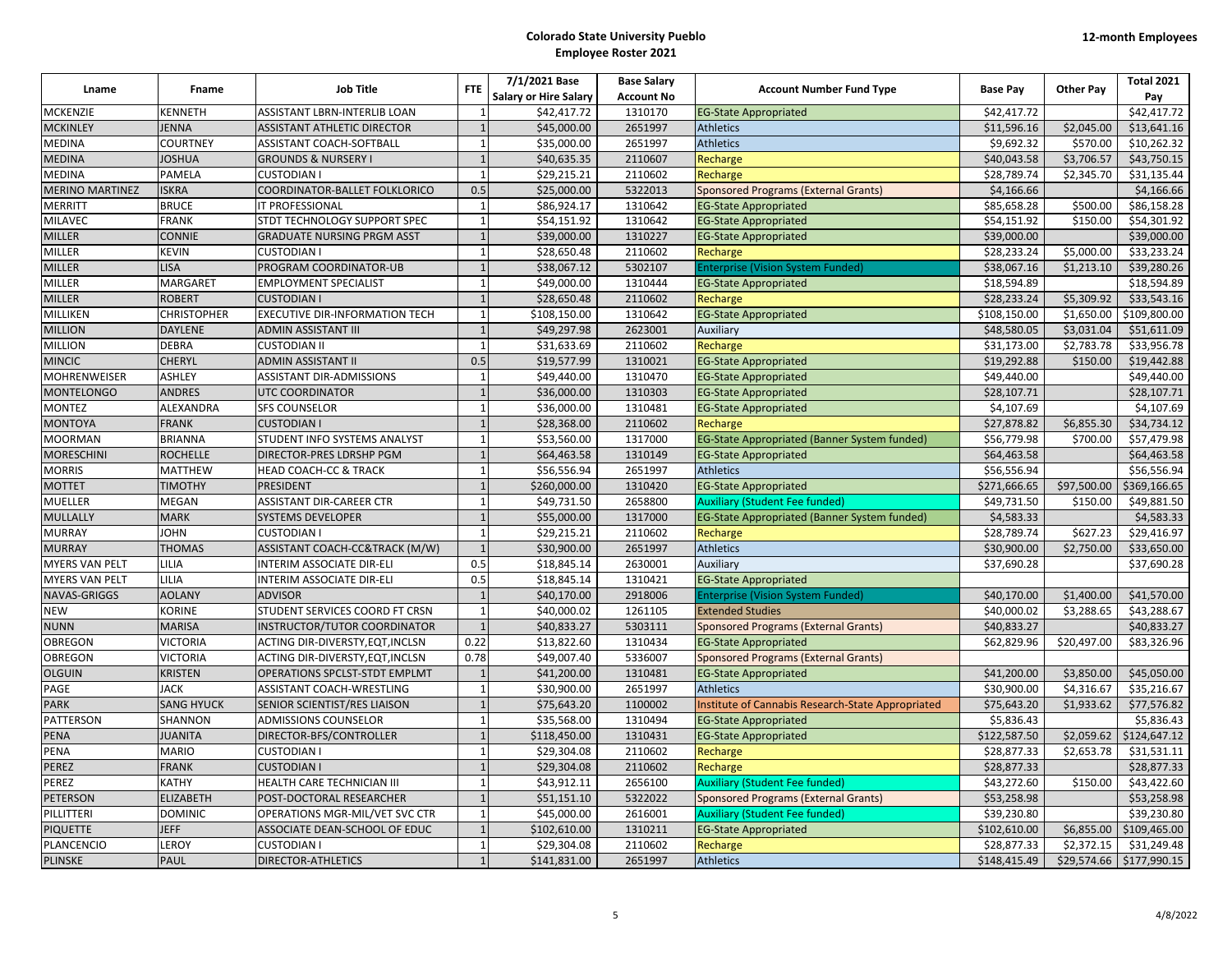| Lname             | Fname            | <b>Job Title</b>                     | <b>FTE</b>     | 7/1/2021 Base                | <b>Base Salary</b> | <b>Account Number Fund Type</b>             | <b>Base Pay</b> | <b>Other Pay</b> | <b>Total 2021</b> |
|-------------------|------------------|--------------------------------------|----------------|------------------------------|--------------------|---------------------------------------------|-----------------|------------------|-------------------|
|                   |                  |                                      |                | <b>Salary or Hire Salary</b> | <b>Account No</b>  |                                             |                 |                  | Pay               |
| <b>POCIUS</b>     | <b>ADAM</b>      | MANAGER-INNOVATIVE TECHNOLOGY        | $\mathbf{1}$   | \$72,491.40                  | 1310644            | <b>EG-State Appropriated</b>                | \$72,491.40     | \$4,377.28       | \$76,868.68       |
| <b>POCIUS</b>     | <b>TRISHA</b>    | <b>ADMIN ASSISTANT III</b>           | $\mathbf{1}$   | \$45,706.41                  | 1310200            | <b>EG-State Appropriated</b>                | \$45,040.80     | \$1,750.00       | \$46,790.80       |
| <b>PONCE</b>      | <b>JOANNA</b>    | ADMIN ASSISTANT III                  | $\overline{1}$ | \$46,818.32                  | 1261055            | <b>Extended Studies</b>                     | \$46,136.51     | \$150.00         | \$46,286.51       |
| <b>POTTER</b>     | <b>MONICA</b>    | HEAD COACH-LACROSSE (W)              | $\overline{1}$ | \$47,208.78                  | 2651997            | <b>Athletics</b>                            | \$47,208.78     | \$480.00         | \$47,688.78       |
| <b>QUINTANA</b>   | <b>JENNIFER</b>  | EXECUTIVE ASST/INTM HR OPS MGR       | 0.1            | \$7,500.00                   | 1310423            | <b>EG-State Appropriated</b>                | \$67,768.58     | \$16,400.00      | \$84,168.58       |
| <b>QUINTANA</b>   | <b>JENNIFER</b>  | EXECUTIVE ASST/INTM HR OPS MGR       | 0.9            | \$67,500.00                  | 1310444            | <b>EG-State Appropriated</b>                |                 |                  |                   |
| RADEMAKER         | <b>MAKENNA</b>   | <b>ADMIN ASSISTANT III</b>           | $\overline{1}$ | \$44,908.00                  | 1310210            | <b>EG-State Appropriated</b>                | \$44,254.00     | \$582.20         | \$44,836.20       |
| REDMOND-PALMER    | <b>JOHN</b>      | CURRICULUM LAB COORDINATOR           | $\overline{1}$ | \$35,568.00                  | 1310211            | <b>EG-State Appropriated</b>                | \$35,568.00     | \$1,055.00       | \$36,623.00       |
| <b>REINSCH</b>    | <b>EMMANUEL</b>  | <b>ASSOCIATE DIR-ATHLETICS</b>       | $\overline{1}$ | \$60,000.00                  | 2651997            | <b>Athletics</b>                            | \$60,000.00     | \$4,785.00       | \$64,785.00       |
| <b>REINSCH</b>    | <b>SHAUNA</b>    | ONLINE PROGRAMS ADVISOR              | $\mathbf{1}$   | \$43,000.00                  | 1261015            | <b>Extended Studies</b>                     | \$42,999.99     |                  | \$42,999.99       |
| RIEGER            | <b>MICHAEL</b>   | <b>CUSTODIAN I</b>                   | $\overline{1}$ | \$29,304.08                  | 2110602            | Recharge                                    | \$28,873.07     | \$2,261.15       | \$31,134.22       |
| <b>RIGGIO</b>     | <b>MICHAEL</b>   | <b>GROUNDS &amp; NURSERY II</b>      | $\overline{1}$ | \$45,598.64                  | 2110607            | Recharge                                    | \$44,934.60     | \$11,116.10      | \$56,050.70       |
| <b>RINCON</b>     | <b>ERIC</b>      | <b>SITE COORDINATOR</b>              | $\overline{1}$ | \$42,118.04                  | 5305106            | <b>Sponsored Programs (External Grants)</b> | \$42,118.04     |                  | \$42,118.04       |
| RIOS SALGADO      | <b>ANA</b>       | <b>WEB MANAGER</b>                   | $\overline{1}$ | \$51,350.04                  | 1310451            | <b>EG-State Appropriated</b>                | \$57,037.53     | \$3,150.00       | \$60,187.53       |
| RIPPETOE          | <b>SHAINA</b>    | <b>CUSTODIAN I</b>                   |                | \$28,368.00                  | 2110602            | Recharge                                    | \$27,878.82     | \$3,097.52       | \$30,976.34       |
| <b>ROCHA</b>      | <b>MATTHEW</b>   | IT TECHNICIAN                        |                | \$46,350.00                  | 2516079            | Course Fees (Student Fee funded)            | \$46,350.00     | \$150.00         | \$46,500.00       |
| <b>RODRIGUES</b>  | <b>JENNIFER</b>  | SPORTS MEDICINE OPERATIONS MGR       | 0.68           | \$35,568.00                  | 2651997            | <b>Athletics</b>                            | \$35,567.98     | \$13,104.99      | \$48,672.97       |
| <b>RODRIGUEZ</b>  | CARL             | AREA COORDINATOR                     | $\overline{1}$ | \$35,568.00                  | 2622101            | Auxiliary                                   | \$35,568.00     | \$4,000.00       | \$39,568.00       |
| <b>RODRIGUEZ</b>  | LEEANN           | ACADEMIC SUCCESS COACH               | $\overline{1}$ | \$39,999.99                  | 1310498            | <b>EG-State Appropriated</b>                | \$34,871.79     |                  | \$34,871.79       |
| <b>RODRIQUEZ</b>  | <b>KELSEY</b>    | <b>REGISTERED NURSE</b>              | 0.5            | \$41,184.00                  | 2656100            | <b>Auxiliary (Student Fee funded)</b>       | \$41,184.00     |                  | \$41,184.00       |
| <b>ROMERO</b>     | <b>JOHN</b>      | IT PROFESSIONAL                      | $\overline{1}$ | \$61,909.50                  | 1310642            | <b>EG-State Appropriated</b>                | \$60,982.91     | \$525.00         | \$61,507.91       |
| ROMERO            | <b>RAYMOND</b>   | MATERIALS HANDLER I                  | $\overline{1}$ | \$31,200.00                  | 2110606            | Recharge                                    | \$5,200.00      | \$382.50         | \$5,582.50        |
| <b>RYAN</b>       | <b>JOLEEN</b>    | ADMIN ASSISTANT III                  | $\mathbf{1}$   | \$46,968.00                  | 1310220            | <b>EG-State Appropriated</b>                | \$46,284.00     |                  | \$46,284.00       |
| SAMORA            | <b>TRACY</b>     | DIRECTOR-ALUMNI & COMM RLTNS         | $\mathbf{1}$   | \$63,036.00                  | 1310426            | <b>EG-State Appropriated</b>                | \$63,036.00     |                  | \$63,036.00       |
| <b>SANCHEZ</b>    | <b>DAVID</b>     | <b>CUSTODIAN I</b>                   | $\overline{1}$ | \$31,951.84                  | 2110602            | Recharge                                    | \$31,486.51     | \$5,149.77       | \$36,636.28       |
| SANCHEZ           | <b>JUANITA</b>   | ADMIN ASSISTANT III                  | $\mathbf{1}$   | \$45,343.77                  | 1261005            | <b>Extended Studies</b>                     | \$44,683.44     | \$150.00         | \$44,833.44       |
| SANDOVAL          | <b>JOHN</b>      | DIRECTOR-CTR ACADEMIC EXCLLNCE       | $1\,$          | \$77,250.00                  | 1310498            | <b>EG-State Appropriated</b>                | \$77,250.00     | \$10,800.00      | \$88,050.00       |
| SANDOVAL          | <b>MARY</b>      | ADMIN ASSISTANT III                  | $\overline{1}$ | \$47,234.73                  | 1310211            | <b>EG-State Appropriated</b>                | \$46,546.86     | \$700.00         | \$47,246.86       |
| SANTISTEVAN       | <b>VERONICA</b>  | LIBRARY TECHNICIAN II                | $\overline{1}$ | \$42,366.12                  | 1310170            | <b>EG-State Appropriated</b>                | \$41,749.14     | \$150.00         | \$41,899.14       |
| SAUNDERS          | LEE              | <b>TRANSFER ADVISOR</b>              |                | \$45,000.00                  | 5322015            | <b>Sponsored Programs (External Grants)</b> | \$48,852.65     | \$3,000.00       | \$51,852.65       |
| <b>SCHOFIELD</b>  | <b>BRENT</b>     | STOCKROOM INSTRUC SPPT SPEC          | $\overline{1}$ | \$35,000.00                  | 1310222            | <b>EG-State Appropriated</b>                | \$35,525.00     |                  | \$35,525.00       |
| <b>SCHULTZ</b>    | <b>JAMES</b>     | SENIOR ACCOUNTANT                    | $\overline{1}$ | \$63,036.00                  | 1310431            | <b>EG-State Appropriated</b>                | \$66,696.66     | \$1,733.00       | \$68,429.66       |
| <b>SERRATORE</b>  | <b>STEVEN</b>    | ASSISTANT COACH-BASEBALL             |                | \$35,000.00                  | 2651997            | <b>Athletics</b>                            | \$14,583.35     | \$400.00         | \$14,983.35       |
| SHAY              | <b>FOSTER</b>    | <b>CUSTODIAN I</b>                   | $\overline{1}$ | \$28,650.48                  | 2110602            | Recharge                                    | \$28,233.24     | \$1,860.78       | \$30,094.02       |
| <b>SHILLING</b>   | <b>COREY</b>     | DIRECTOR-INSTITUT RESEARCH           | $\overline{1}$ | \$85,000.00                  | 1310168            | <b>EG-State Appropriated</b>                | \$85,000.00     | \$1,000.00       | \$86,000.00       |
| <b>SIMONS</b>     | MICHAEL          | MMCR TECHNICIAN                      | $\overline{1}$ | \$54,372.96                  | 1310642            | <b>EG-State Appropriated</b>                | \$54,372.96     | \$150.00         | \$54,522.96       |
| <b>SKINNER</b>    | <b>SARAH</b>     | ASSISTANT DIR-HLTH PROMO/EDUC        | $\overline{1}$ | \$44,650.50                  | 2656200            | <b>Auxiliary (Student Fee funded)</b>       | \$22,325.25     |                  | \$22,325.25       |
| SMILEY            | <b>JOANNE</b>    | DIRECTOR-COUNSELING                  | $\overline{1}$ | \$73,999.99                  | 2656200            | <b>Auxiliary (Student Fee funded)</b>       | \$67,833.33     |                  | \$67,833.33       |
| <b>SMITH</b>      | <b>BOBBY</b>     | ASSISTANT DIR-INST EQ/TITLE IX       | $\mathbf{1}$   | \$61,000.00                  | 1310427            | <b>EG-State Appropriated</b>                | \$61,000.00     | \$150.00         | \$61,150.00       |
| <b>SMITH</b>      | <b>CHRISTINA</b> | <b>STORE MANAGER</b>                 | $\mathbf{1}$   | \$75,331.98                  | 2623001            | Auxiliary                                   | \$74,234.91     | \$1,993.71       | \$76,228.62       |
| <b>SMITH</b>      | <b>HERMAN</b>    | ASSISTANT COACH-FOOTBALL             | $\mathbf{1}$   | \$48,230.00                  | 2651997            | <b>Athletics</b>                            | \$47,290.01     | \$4,390.00       | \$51,680.01       |
| SOUDER            | <b>DONNA</b>     | EXEC DIR-ORG DVPMT/CHF STRGY         | $\overline{1}$ | \$139,050.00                 | 2918002            | <b>Enterprise (Vision System Funded)</b>    | \$147,977.89    | \$3,530.76       | \$151,508.65      |
| <b>STARKEY</b>    | <b>KATHRYN</b>   | ADULT LEARNING/PRIOR LEARNING        | $\overline{1}$ | \$55,000.00                  | 2918007            | <b>Enterprise (Vision System Funded)</b>    | \$64,186.00     | \$4,150.00       | \$68,336.00       |
| <b>STEFFEN</b>    | LETICIA          | <b>DEAN-CHASS</b>                    | $\overline{1}$ | \$125,000.00                 | 1310142            | <b>EG-State Appropriated</b>                | \$122,500.01    | \$2,205.00       | \$124,705.01      |
| <b>STEVENS</b>    | <b>JULIE</b>     | <b>ADMIN ASSISTANT III</b>           | $\overline{1}$ | \$45,618.66                  | 1310170            | <b>EG-State Appropriated</b>                | \$44,954.31     | \$150.00         | \$45,104.31       |
| <b>STEVENS</b>    | <b>THERESA</b>   | <b>TEXTBOOK ASSISTANT</b>            | $\overline{1}$ | \$33,698.10                  | 2623001            | Auxiliary                                   | \$33,998.11     | \$2,276.43       | \$36,274.54       |
| <b>STEVER</b>     | <b>KAREN</b>     | <b>GRADUATE ADMISSIONS PROCESSOR</b> | $\overline{1}$ | \$36,000.00                  | 5321004            | <b>Sponsored Programs (External Grants)</b> | \$36,000.00     | \$1,885.00       | \$37,885.00       |
| <b>STRAZISCAR</b> | <b>TRAE</b>      | <b>ASST SPORTS INFO DIR</b>          | $\overline{1}$ | \$36,000.00                  | 2651997            | <b>Athletics</b>                            | \$16,384.64     |                  | \$16,384.64       |
| <b>SUIAUNOA</b>   | <b>LEVI</b>      | <b>ASSISTANT COACH-FOOTBALL</b>      | $\mathbf{1}$   | \$35,000.00                  | 6452118            | Gift (Foundation)                           | \$40,877.16     | \$4,480.00       | \$45,357.16       |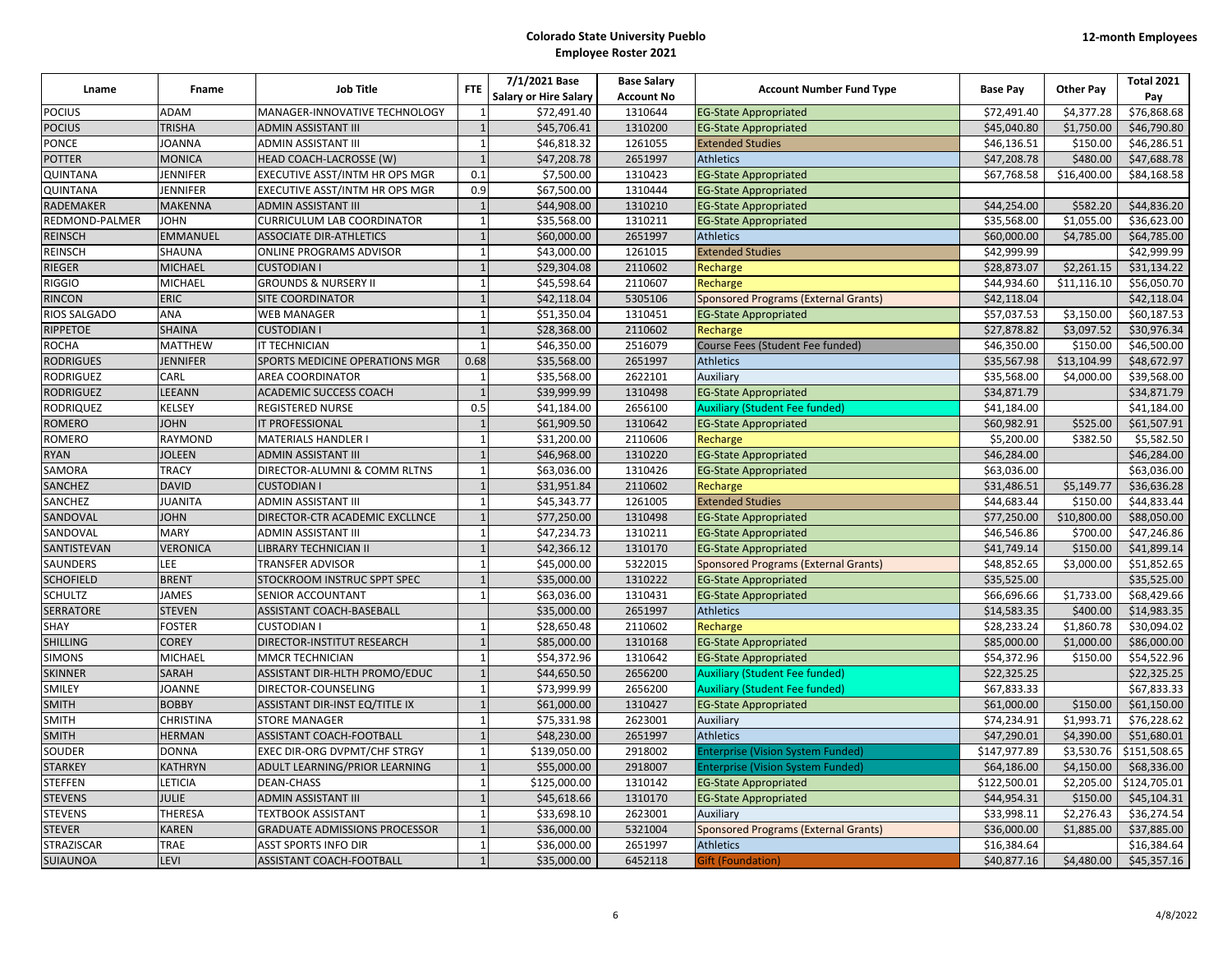|                         |                    |                                   |                | 7/1/2021 Base                | <b>Base Salary</b> |                                                   |                 |                  | <b>Total 2021</b> |
|-------------------------|--------------------|-----------------------------------|----------------|------------------------------|--------------------|---------------------------------------------------|-----------------|------------------|-------------------|
| Lname                   | <b>Fname</b>       | <b>Job Title</b>                  | <b>FTE</b>     | <b>Salary or Hire Salary</b> | <b>Account No</b>  | <b>Account Number Fund Type</b>                   | <b>Base Pay</b> | <b>Other Pay</b> | Pay               |
| <b>SUMMER</b>           | <b>DOUGLAS</b>     | <b>TELECOMMUNICATIONS SPEC IV</b> | $\overline{1}$ | \$99,009.41                  | 2230645            | <b>General Operations</b>                         | \$97,567.52     | \$150.00         | \$97.717.52       |
| <b>SWOPE</b>            | <b>MELISSA</b>     | ASSOCIATE DIR-STUDENT FIN SVCS    | $\overline{1}$ | \$61,921.06                  | 1310481            | <b>EG-State Appropriated</b>                      | \$61,921.06     | \$12,000.00      | \$73,921.06       |
| SWOPE                   | <b>STRIDER</b>     | ASST DIR-INCLSN & GLOBAL INITV    | 0.14           | \$6,000.00                   | 2658500            | <b>Auxiliary (Student Fee funded)</b>             | \$45,094.81     | \$1,338.71       | \$46,433.52       |
| SWOPE                   | <b>STRIDER</b>     | ASST DIR-INCLSN & GLOBAL INITV    | 0.86           | \$37,080.00                  | 1310421            | <b>EG-State Appropriated</b>                      |                 |                  |                   |
| <b>SYMINGTON</b>        | <b>CHRISTOPHER</b> | ASSISTANT COACH-FOOTBALL OFF      |                | \$60,769.00                  | 2651997            | <b>Athletics</b>                                  | \$60,769.50     | \$4,240.00       | \$65,009.50       |
| <b>TAIBI</b>            | <b>RAVONDA</b>     | CHEER COACH                       | 0.46           | \$14,552.56                  | 2651002            | <b>Athletics</b>                                  | \$14,552.55     |                  | \$14,552.55       |
| <b>TODD</b>             | <b>WAYNE</b>       | AUDIO/VIDEO TECHNICIAN            | $\overline{1}$ | \$44,125.20                  | 1310642            | <b>EG-State Appropriated</b>                      | \$44,125.20     | \$150.00         | \$44,275.20       |
| <b>TOPONCE</b>          | CAROL              | ADMIN ASSISTANT II                | 0.5            | \$18,416.40                  | 1310253            | <b>EG-State Appropriated</b>                      | \$36,296.40     | \$3,000.00       | \$39,296.40       |
| <b>TOPONCE</b>          | CAROL              | ADMIN ASSISTANT II                | 0.5            | \$18,416.40                  | 1310254            | <b>EG-State Appropriated</b>                      |                 |                  |                   |
| <b>TORRES</b>           | <b>JENNIFER</b>    | <b>IT SUPERVISOR</b>              | $\mathbf{1}$   | \$118,171.49                 | 1317000            | EG-State Appropriated (Banner System funded)      | \$116,450.54    | \$150.00         | \$116,600.54      |
| <b>TOUSSAINT</b>        | <b>NIKOLE</b>      | <b>CHIEF OF STAFF</b>             | $\overline{1}$ | \$84,391.04                  | 1310420            | <b>EG-State Appropriated</b>                      | \$84,391.04     |                  | \$84,391.04       |
| <b>TRAVIERSO</b>        | <b>KAYLIEGH</b>    | ADMINISTRATIVE COUNSELING SPCL    |                | \$38,241.84                  | 2656200            | <b>Auxiliary (Student Fee funded)</b>             | \$38,241.84     | \$400.00         | \$38,641.84       |
| <b>TRUJILLO</b>         | <b>AUBREY</b>      | ADMIN ASSISTANT III               |                | \$44,914.26                  | 1310496            | <b>EG-State Appropriated</b>                      | \$44,260.17     | \$150.00         | \$44,410.17       |
| <b>TRUJILLO</b>         | <b>TONY</b>        | <b>CUSTODIAN III</b>              |                | \$45,412.74                  | 2110602            | Recharge                                          | \$44,751.39     | \$11,839.49      | \$56,590.88       |
| <b>TRUJILLO</b>         | <b>VERONICA</b>    | <b>PROGRAM ASSISTANT I</b>        | $\overline{1}$ | \$61,254.92                  | 2620001            | <b>Auxiliary (Student Fee funded)</b>             | \$60,362.87     | \$9,464.85       | \$69,827.72       |
| TRUJILLO-ARANDA         | <b>BRENDA</b>      | DIRECTOR-STUDNT SUPPT SVCS        |                | \$66,796.44                  | 5303111            | <b>Sponsored Programs (External Grants)</b>       | \$66,796.44     |                  | \$66,796.44       |
| <b>TUATOO</b>           | VAIULATASI         | RETENTION SPECIALIST              | $\overline{1}$ | \$45,175.80                  | 5303111            | <b>Sponsored Programs (External Grants)</b>       | \$45,175.80     |                  | \$45,175.80       |
| <b>TWELVETREES</b>      | <b>OLIVER</b>      | HEAD COACH-SOCCER (M)             |                | \$52,000.00                  | 2651997            | <b>Athletics</b>                                  | \$52,000.00     | \$2,980.00       | \$54,980.00       |
| <b>URVASHI</b>          |                    |                                   | $\overline{1}$ | \$45,000.00                  | 1100103            | Institute of Cannabis Research-State Appropriated | \$2,250.04      |                  | \$2,250.04        |
| VALDEZ                  | <b>ADAM</b>        | <b>CUSTODIAN I</b>                |                | \$28,650.48                  | 2110602            | Recharge                                          | \$28,233.24     | \$299.57         | \$28,532.81       |
| VALDEZ                  | <b>JONATHON</b>    | PROGRAM ASSISTANT II              | 0.56           | \$38,110.00                  | 1310411            | <b>EG-State Appropriated</b>                      | \$66,990.00     | \$150.00         | \$67,140.00       |
| VALDEZ                  | <b>JONATHON</b>    | PROGRAM ASSISTANT II              | 0.44           | \$29,870.00                  | 1310495            | <b>EG-State Appropriated</b>                      |                 |                  |                   |
| VALDEZ                  | <b>PAUL</b>        | <b>HSB ADVISOR</b>                | 0.71           | \$28,400.04                  | 1310498            | <b>EG-State Appropriated</b>                      | \$40,000.08     | \$2,846.10       | \$42,846.18       |
| <b>VALDEZ</b>           | <b>PAUL</b>        | <b>HSB ADVISOR</b>                | 0.29           | \$11,600.04                  | 1250191            | <b>Extended Studies</b>                           |                 |                  |                   |
| VALDEZ-SILVA            | <b>JONNI</b>       | TEACHER ED PROGRAM SPECIALIST     | $\mathbf{1}$   | \$42,000.00                  | 1261050            | <b>Extended Studies</b>                           | \$42,000.00     | \$125.00         | \$42,125.00       |
| <b>VALLEJOS</b>         | <b>ILENE</b>       | <b>CUSTODIAN1</b>                 |                | \$29,215.21                  | 2110602            | Recharge                                          | \$28,789.74     |                  | \$28,789.74       |
| VARELA                  | <b>JACOBO</b>      | DIRECTOR-VET'N UPWARD BND         |                | \$62,520.42                  | 5302208            | <b>Sponsored Programs (External Grants)</b>       | \$62,520.42     |                  | \$62,520.42       |
| <b>VECELLIO-KISHMAN</b> | VALERIE            | <b>ACCOUNTANT I</b>               |                | \$50,000.00                  | 1310431            | <b>EG-State Appropriated</b>                      | \$10,833.40     |                  | \$10,833.40       |
| <b>WAGERS</b>           | <b>GARRET</b>      | INSTITUTIONAL RESEARCH ANALYST    | $\overline{1}$ | \$47,000.01                  | 1310168            | <b>EG-State Appropriated</b>                      | \$47,000.02     |                  | \$47,000.02       |
| <b>WALDA</b>            | <b>KEVIN</b>       | ASSISTANT DIR-VET'N UPWARD BND    |                | \$54,164.16                  | 5302208            | <b>Sponsored Programs (External Grants)</b>       | \$54,164.16     |                  | \$54,164.16       |
| <b>WALL</b>             | <b>RENEE</b>       | MARKETING SPECIALIST-EXTD STUD    | $\overline{1}$ | \$52,000.02                  | 1261005            | <b>Extended Studies</b>                           | \$52,000.02     | \$650.00         | \$52,650.02       |
| <b>WALLACE</b>          | <b>PAUL</b>        | <b>LABORATORY COORD II</b>        | 0.5            | \$38,834.69                  | 1310252            | <b>EG-State Appropriated</b>                      | \$76,538.26     | \$1,000.00       | \$77,538.26       |
| <b>WALLACE</b>          | <b>PAUL</b>        | <b>LABORATORY COORD II</b>        | 0.5            | \$38,834.69                  | 1310253            | <b>EG-State Appropriated</b>                      |                 |                  |                   |
| <b>WALSH</b>            | <b>PATRICK</b>     | SYSTEMS ADMINISTRATION II         | $\overline{1}$ | \$53,601.62                  | 1310642            | <b>EG-State Appropriated</b>                      | \$53,601.62     | \$500.00         | \$54,101.62       |
| <b>WARD</b>             | <b>CHRISTINA</b>   |                                   | $\overline{1}$ | \$75,000.00                  | 2651997            | <b>Athletics</b>                                  | \$21,346.18     | \$134.67         | \$21,480.85       |
| WASHINGTON              | <b>TERENCE</b>     | <b>GENERAL LABOR I</b>            | $\overline{1}$ | \$32,480.23                  | 2110607            | Recharge                                          | \$32,007.22     |                  | \$32,007.22       |
| <b>WHARTON</b>          | <b>KIMBERLY</b>    | <b>OFFICE MANAGER</b>             | $\overline{1}$ | \$50,000.04                  | 2918002            | <b>Enterprise (Vision System Funded)</b>          | \$49,596.41     | \$5,988.80       | \$55,585.21       |
| <b>WHITE DAVIS</b>      | <b>KRISTYN</b>     | <b>DEAN-EXTENDED STUDIES</b>      | $\overline{1}$ | \$97,850.00                  | 1261005            | <b>Extended Studies</b>                           | \$112,141.63    | \$1,910.00       | \$114,051.63      |
| <b>WILKINSON</b>        | <b>DAREN</b>       | ASSISTANT COACH-FOOTBALL OFFCD    | 0.7            | \$63,902.00                  | 2651997            | <b>Athletics</b>                                  | \$61,951.01     | \$6,240.00       | \$68,191.01       |
| WILLIAMSON              | <b>JOHN</b>        | SENIOR DIR-RESEARCH               | 0.75           | \$46,581.74                  | 1310166            | <b>EG-State Appropriated</b>                      | \$46,581.72     |                  | \$46,581.72       |
| WILLIAMSON              | <b>JOHN</b>        | SENIOR DIR-RESEARCH               | 0.25           | \$22,943.26                  | 1100002            | Institute of Cannabis Research-State Appropriated | \$22,943.28     |                  | \$22,943.28       |
| <b>WOLF</b>             | <b>ELIZABETH</b>   | <b>CUSTODIAN III</b>              |                | \$44,244.08                  | 2110602            | Recharge                                          | \$43,590.05     | \$5,960.91       | \$49,550.96       |
| <b>WOOD</b>             | <b>DAVID</b>       | DIR OF STUDENT TEACHING & EXP     | $\overline{1}$ | \$47,500.01                  | 1310211            | <b>EG-State Appropriated</b>                      | \$47,500.01     | \$3,790.00       | \$51,290.01       |
| <b>WOOD</b>             | <b>KRISTAL</b>     | <b>ADMIN ASSISTANT II</b>         | 0.75           | \$27,810.00                  | 1310225            | <b>EG-State Appropriated</b>                      | \$27,405.00     |                  | \$27,405.00       |
| <b>WOOD</b>             | <b>KRISTAL</b>     | <b>ADMIN ASSISTANT II</b>         | 0.25           | \$9,270.00                   | 1310226            | <b>EG-State Appropriated</b>                      | \$9,135.00      |                  | \$9,135.00        |
| WRISTEN                 | <b>JOHN</b>        | HEAD COACH-FOOTBALL               | 0.83           | \$145,249.92                 | 2651997            | <b>Athletics</b>                                  | \$174,999.97    | \$11,286.36      | \$186,286.33      |
| <b>WRISTEN</b>          | <b>JOHN</b>        | HEAD COACH-FOOTBALL               | 0.17           | \$29,750.00                  | 6452118            | <b>Gift (Foundation)</b>                          |                 |                  |                   |
| YEVARA                  | <b>JOSEPH</b>      | ASSISTANT DIR-RESDNT EDUCATION    |                | \$48,327.60                  | 2622101            | Auxiliary                                         | \$48,327.60     | \$5,500.00       | \$53,827.60       |
| <b>YOUNG</b>            | <b>GWENDOLYN</b>   | ASSISTANT DEAN-STUDENT LIFE       | $\overline{1}$ | \$79,742.60                  | 2622101            | Auxiliary                                         | \$79,742.60     | \$4,000.00       | \$83,742.60       |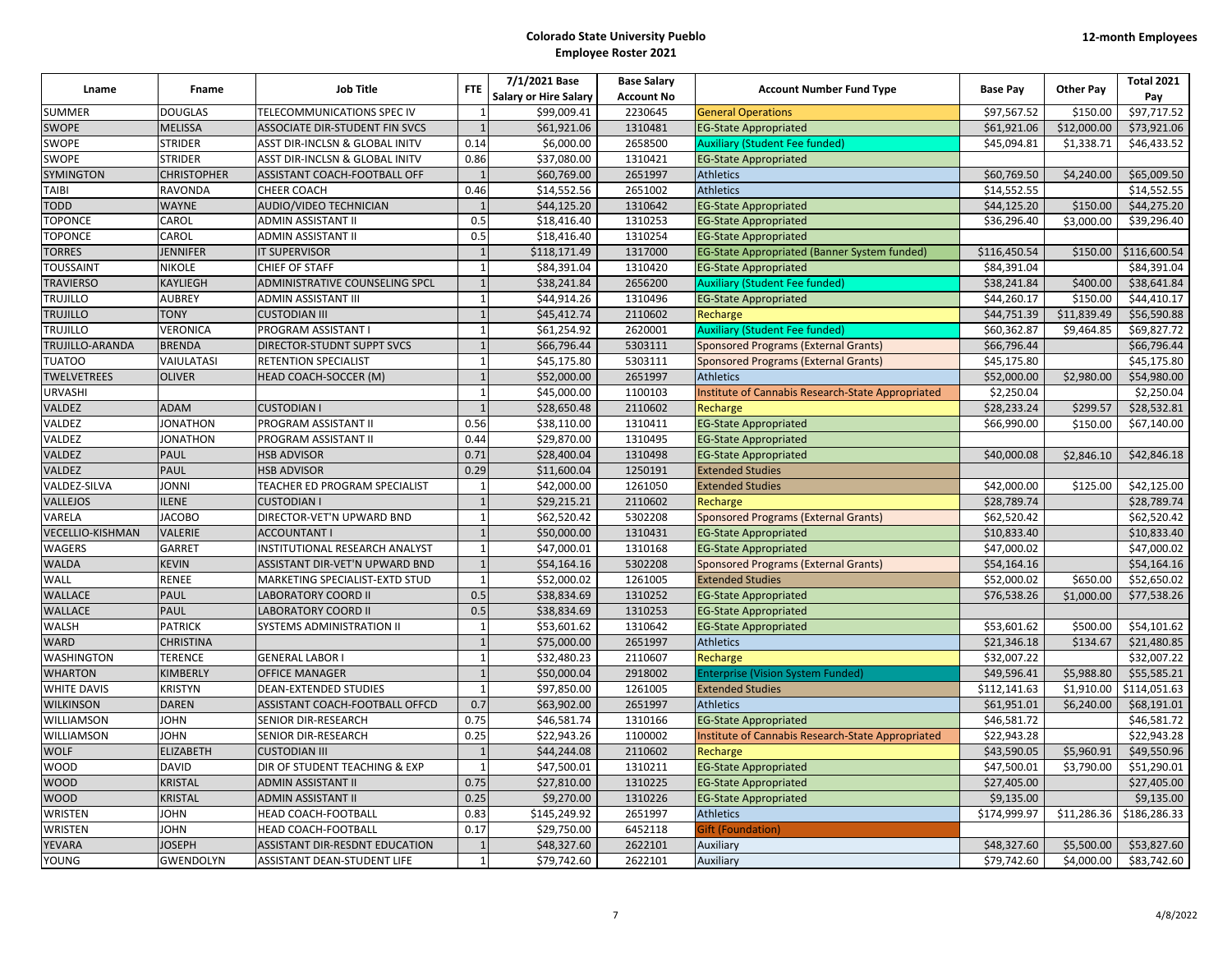| Lname          | Fname         | <b>Job Title</b>                  | <b>FTE</b> | 7/1/2021 Base<br><b>Salary or Hire Salary</b> | <b>Base Salary</b><br>Account No | <b>Account Number Fund Type</b>      | <b>Base Pay</b> | <b>Other Pav</b> | Total 2021<br>Pav |
|----------------|---------------|-----------------------------------|------------|-----------------------------------------------|----------------------------------|--------------------------------------|-----------------|------------------|-------------------|
| <b>YOUNG</b>   | <b>ROBIN</b>  | <b>TRIO EOC SITE COORD</b>        | 0.75       | \$31,518.00                                   | 5305106                          | Sponsored Programs (External Grants) | \$31,518.00     |                  | \$31,518.00       |
| <b>YOUNG</b>   | <b>SHEILA</b> | <b>GRADUATE ENROLLMENT COORD.</b> |            | \$43.500.00                                   | 5321004                          | Sponsored Programs (External Grants) | \$43,500.00     | \$500.00         | \$44,000.00       |
| <b>ZARTNER</b> | <b>JEAN</b>   | INDEP STUDY INSTRUCT DESIGN .50   | 0.5        | \$31,200.00                                   | 1261007                          | <b>Extended Studies</b>              | \$15,600.00     |                  | \$15,600.00       |
| <b>ZIMMER</b>  | <b>NANCY</b>  | <b>WORKS COORDINATOR</b>          |            | \$46,000.00                                   | 5322013                          | Sponsored Programs (External Grants) | \$26,833.32     |                  | \$26,833.32       |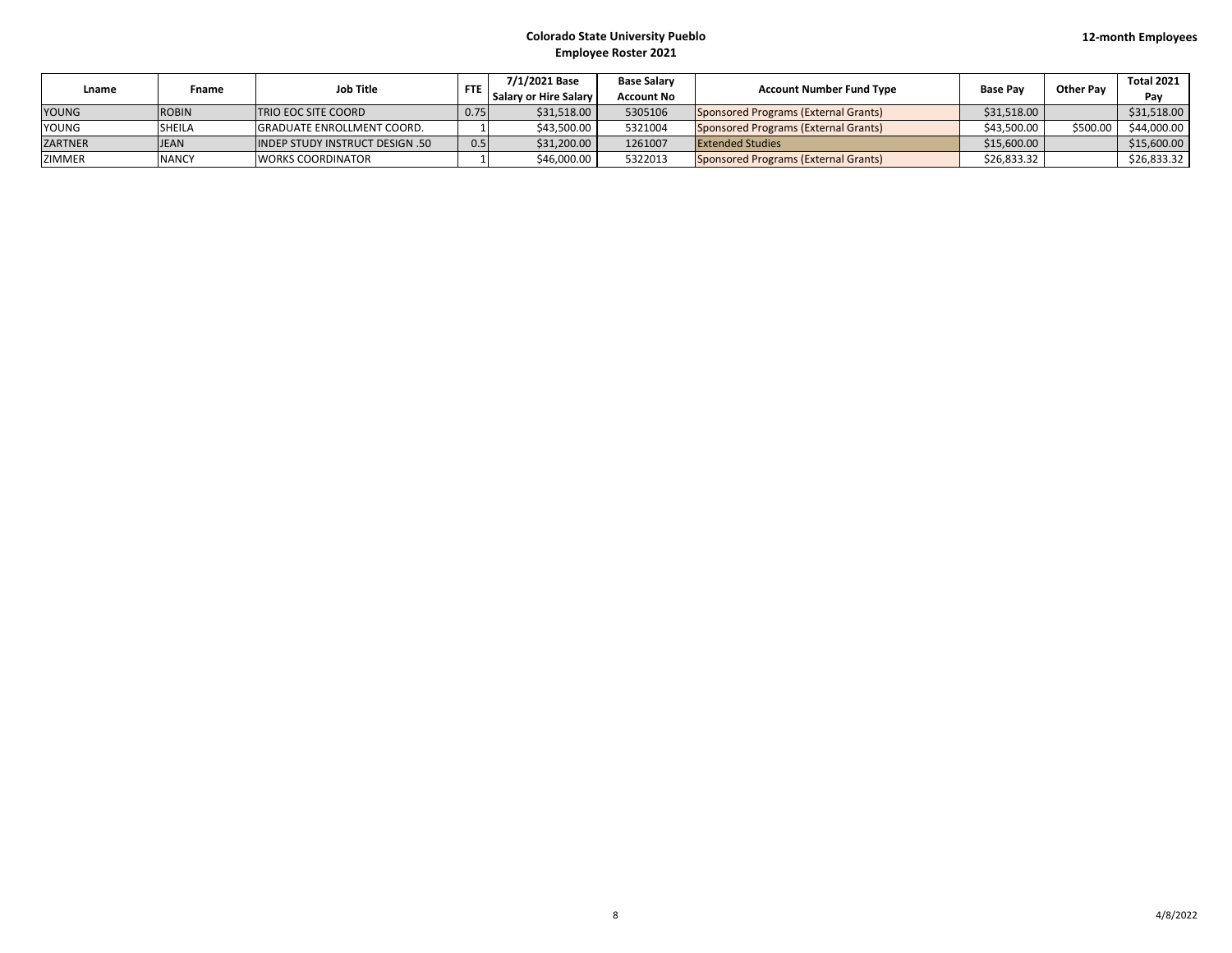| Lname                  | Fname              | <b>Job Title</b>                 | <b>FTE</b>     | 7/1/2021 Base<br><b>Salary or Hire</b><br>Salary | <b>Base Salary</b><br><b>Account No</b> | <b>Account Number Fund Type</b>             | <b>Base Pay</b> | <b>Other Pay</b> | <b>Total 2021</b><br>Pay |
|------------------------|--------------------|----------------------------------|----------------|--------------------------------------------------|-----------------------------------------|---------------------------------------------|-----------------|------------------|--------------------------|
| ALEXANDER              | <b>AARON</b>       | <b>ASSOCIATE PROF/DEPT CHAIR</b> |                | \$68,289.00                                      | 1310201                                 | <b>EG-State Appropriated</b>                | \$68,289.00     | \$23,200.45      | \$91,489.45              |
| <b>ALSHAREEF</b>       | <b>HUSAM</b>       | <b>ASSISTANT PROFESSOR</b>       | $\overline{1}$ | \$66,950.00                                      | 1310254                                 | <b>EG-State Appropriated</b>                | \$66,950.00     | \$4,008.00       | \$70,958.00              |
| <b>ANDERSON</b>        | <b>DAVID</b>       | VISITING ASSISTANT PROFESSOR     | $\overline{1}$ | \$45,320.00                                      | 1310208                                 | <b>EG-State Appropriated</b>                | \$43,576.93     | \$9,030.00       | \$52,606.93              |
| ANSAF                  | <b>BAHAA</b>       | ASSOCIATE PROFESSOR              | 0.77           | \$53,602.14                                      | 1310253                                 | <b>EG-State Appropriated</b>                | \$69,469.52     | \$5,550.00       | \$75,019.52              |
| <b>ANSAF</b>           | <b>BAHAA</b>       | <b>ASSOCIATE PROFESSOR</b>       | 0.23           | \$15,867.38                                      | 5322022                                 | <b>Sponsored Programs (External Grants)</b> |                 |                  |                          |
| ARNEGARD               | <b>IVER</b>        | <b>ASSOCIATE PROFESSOR</b>       |                | \$57,401.94                                      | 1310205                                 | <b>EG-State Appropriated</b>                | \$57,401.94     | \$150.00         | \$57,551.94              |
| <b>BACA</b>            | <b>JUDY</b>        | <b>PROFESSOR</b>                 | $\overline{1}$ | \$90,644.93                                      | 1310208                                 | <b>EG-State Appropriated</b>                | \$85,978.26     | \$8,889.99       | \$94,868.25              |
| <b>BAEK</b>            | <b>YOUSOON</b>     | VISITING ASST PROFESSOR          | $\overline{1}$ | \$48,000.00                                      | 1310222                                 | <b>EG-State Appropriated</b>                | \$16,000.00     |                  | \$16,000.00              |
| BAJAH-ONYEJEKWE        | <b>AMINORITSE</b>  | VISITING ASSISTANT PROFESSOR     | $\mathbf{1}$   | \$61,985.40                                      | 1310227                                 | <b>EG-State Appropriated</b>                | \$61,985.40     | \$3,250.00       | \$65,235.40              |
| <b>BASNET</b>          | <b>MINU</b>        | <b>LECTURER</b>                  |                | \$36,230.54                                      | 1310203                                 | <b>EG-State Appropriated</b>                | \$36,230.54     | \$2,750.00       | \$38,980.54              |
| <b>BAYES</b>           | <b>GINNY</b>       | VISITING ASST PROFESSOR          |                | \$65,000.00                                      | 1310227                                 | <b>EG-State Appropriated</b>                | \$21,666.68     |                  | \$21,666.68              |
| <b>BEDOYA VALENCIA</b> | LEONARDO           | <b>ASSOCIATE PROFESSOR</b>       |                | \$68,360.75                                      | 1310253                                 | <b>EG-State Appropriated</b>                | \$68,360.75     | \$4,200.00       | \$72,560.75              |
| <b>BENCINI</b>         | <b>WILLIAM</b>     | <b>ASSISTANT PROFESSOR</b>       | $\mathbf{1}$   | \$63,487.55                                      | 1310256                                 | <b>EG-State Appropriated</b>                | \$63,487.55     |                  | \$63,487.55              |
| <b>BETZLER</b>         | LAUREN             | <b>LECTURER</b>                  | $\mathbf{1}$   | \$41,538.46                                      | 1310191                                 | <b>EG-State Appropriated</b>                | \$41,538.46     | \$9,468.06       | \$51,006.52              |
| <b>BICKFORD</b>        | <b>NATE</b>        | <b>ASSOCIATE PROFESSOR</b>       |                | \$62,649.96                                      | 1310223                                 | <b>EG-State Appropriated</b>                | \$58,650.01     | \$5,581.00       | \$64,231.01              |
| <b>BOWAN</b>           | <b>DANIEL</b>      | <b>ASSOCIATE PROFESSOR</b>       |                | \$59,182.00                                      | 1310210                                 | <b>EG-State Appropriated</b>                | \$59,182.00     | \$3,693.39       | \$62,875.39              |
| <b>BRENES</b>          | <b>PRISCILLA</b>   | <b>ASSISTANT PROFESSOR</b>       |                | \$53,000.00                                      | 1310029                                 | <b>EG-State Appropriated</b>                | \$20,384.60     |                  | \$20,384.60              |
| <b>BRENNAN</b>         | <b>IAN</b>         | <b>PROFESSOR</b>                 | 0.93           | \$114,050.60                                     | 1310191                                 | <b>EG-State Appropriated</b>                | \$122,635.04    | \$22,724.70      | \$145,359.74             |
| <b>BRENNAN</b>         | <b>IAN</b>         | <b>PROFESSOR</b>                 | 0.07           | \$8,584.44                                       | 1310996                                 | <b>EG-State Appropriated</b>                |                 |                  |                          |
| <b>BRETT-GREEN</b>     | <b>BARBARA</b>     | <b>ASSOCIATE PROFESSOR</b>       |                | \$60,984.03                                      | 1310212                                 | <b>EG-State Appropriated</b>                | \$60,984.04     | \$1,500.00       | \$62,484.04              |
| <b>BRIDGMON</b>        | <b>KRISTA</b>      | PROFESSOR/DEPT CHAIR             |                | \$66,570.65                                      | 1310212                                 | <b>EG-State Appropriated</b>                | \$66,570.65     | \$36,059.45      | \$102,630.10             |
| <b>BRISCOE</b>         | <b>MICHAEL</b>     | <b>ASSISTANT PROFESSOR</b>       | $\mathbf{1}$   | \$52,000.00                                      | 1310213                                 | <b>EG-State Appropriated</b>                | \$20,000.00     |                  | \$20,000.00              |
| <b>BROWN</b>           | KATHERINE          | <b>ASSISTANT PROFESSOR</b>       | $\mathbf{1}$   | \$55,699.34                                      | 1310205                                 | <b>EG-State Appropriated</b>                | \$55,699.34     | \$7,182.20       | \$62,881.54              |
| <b>BROWN</b>           | PAUL               | <b>SENIOR LECTURER</b>           |                | \$46,417.72                                      | 1310221                                 | <b>EG-State Appropriated</b>                | \$43,751.04     | \$2,505.00       | \$46,256.04              |
| <b>BROWN</b>           | <b>WILLIAM</b>     | <b>ASSOCIATE PROFESSOR</b>       |                | \$66,411.35                                      | 1310226                                 | <b>EG-State Appropriated</b>                | \$66,411.35     | \$500.00         | \$66,911.35              |
| <b>BUTLER</b>          | <b>RUFINA</b>      | <b>LECTURER</b>                  |                | \$34,996.00                                      | 1310205                                 | <b>EG-State Appropriated</b>                | \$30,943.00     | \$125.00         | \$31,068.00              |
| <b>BYUN</b>            | JUNGMIN            | <b>ASSISTANT PROFESSOR</b>       |                | \$52,000.00                                      | 1310170                                 | <b>EG-State Appropriated</b>                | \$6,733.38      |                  | \$6,733.38               |
| CALDWELL               | <b>HEATHER</b>     | <b>ASSISTANT PROFESSOR</b>       | $\mathbf{1}$   | \$52,713.36                                      | 1310211                                 | <b>EG-State Appropriated</b>                | \$52,713.36     | \$22,775.00      | \$75,488.36              |
| CALHOUN-STUBER         | <b>SUSAN</b>       | ASSISTANT PROF/DEPT CHAIR        |                | \$62,014.69                                      | 1310213                                 | <b>EG-State Appropriated</b>                | \$62,014.69     | \$26,651.09      | \$88,665.78              |
| <b>CAMPBELL</b>        | JANELLE            | VISITING ASSISTANT PROFESSOR     |                | \$45,320.00                                      | 1310212                                 | <b>EG-State Appropriated</b>                | \$45,320.00     | \$5,160.00       | \$50,480.00              |
| <b>CARTER</b>          | <b>COLETTE</b>     | <b>ASSISTANT PROFESSOR</b>       | $\mathbf{1}$   | \$63,944.13                                      | 1310206                                 | <b>EG-State Appropriated</b>                | \$63,944.13     | \$67.50          | \$64,011.63              |
| <b>CAYWOOD</b>         | <b>MATTHEW</b>     | <b>ASSISTANT PROFESSOR</b>       | $\mathbf{1}$   | \$54,500.00                                      | 1310224                                 | <b>EG-State Appropriated</b>                | \$51,705.13     | \$6,113.00       | \$57,818.13              |
| <b>CHACON</b>          | PAUL               | PROFESSOR/DEPT CHAIR             |                | \$80,891.81                                      | 1310225                                 | <b>EG-State Appropriated</b>                | \$80,891.81     | \$13,000.00      | \$93,891.81              |
| CHO                    | <b>JUYUN</b>       | <b>PROFESSOR</b>                 |                | \$104,316.09                                     | 1310191                                 | <b>EG-State Appropriated</b>                | \$104,316.09    | \$40,002.28      | \$144,318.37             |
| CHOI                   | LAEE               | <b>ASSOCIATE PROFESSOR</b>       | 0.97           | \$111,847.96                                     | 1310191                                 | <b>EG-State Appropriated</b>                | \$115,307.18    | \$17,595.05      | \$132,902.23             |
| CHOI                   | LAEE               | <b>ASSOCIATE PROFESSOR</b>       | 0.03           | \$3,459.22                                       | 1310996                                 | <b>EG-State Appropriated</b>                |                 |                  |                          |
| <b>CLARK</b>           | LAURA              | <b>LECTURER</b>                  | 0.5            | \$20,902.97                                      | 1310210                                 | <b>EG-State Appropriated</b>                | \$20,902.98     | \$885.00         | \$21,787.98              |
| <b>CLARK</b>           | <b>ROGER</b>       | <b>ASSOCIATE PROFESSOR</b>       |                | \$74,545.66                                      | 1310021                                 | <b>EG-State Appropriated</b>                | \$74,545.65     | \$4,950.00       | \$79,495.65              |
| <b>COLVIN</b>          | <b>CHRISTOPHER</b> | <b>ILECTURER</b>                 | $\mathbf{1}$   | \$60,000.00                                      | 1310192                                 | <b>EG-State Appropriated</b>                | \$23,076.92     | \$4,548.50       | \$27,625.42              |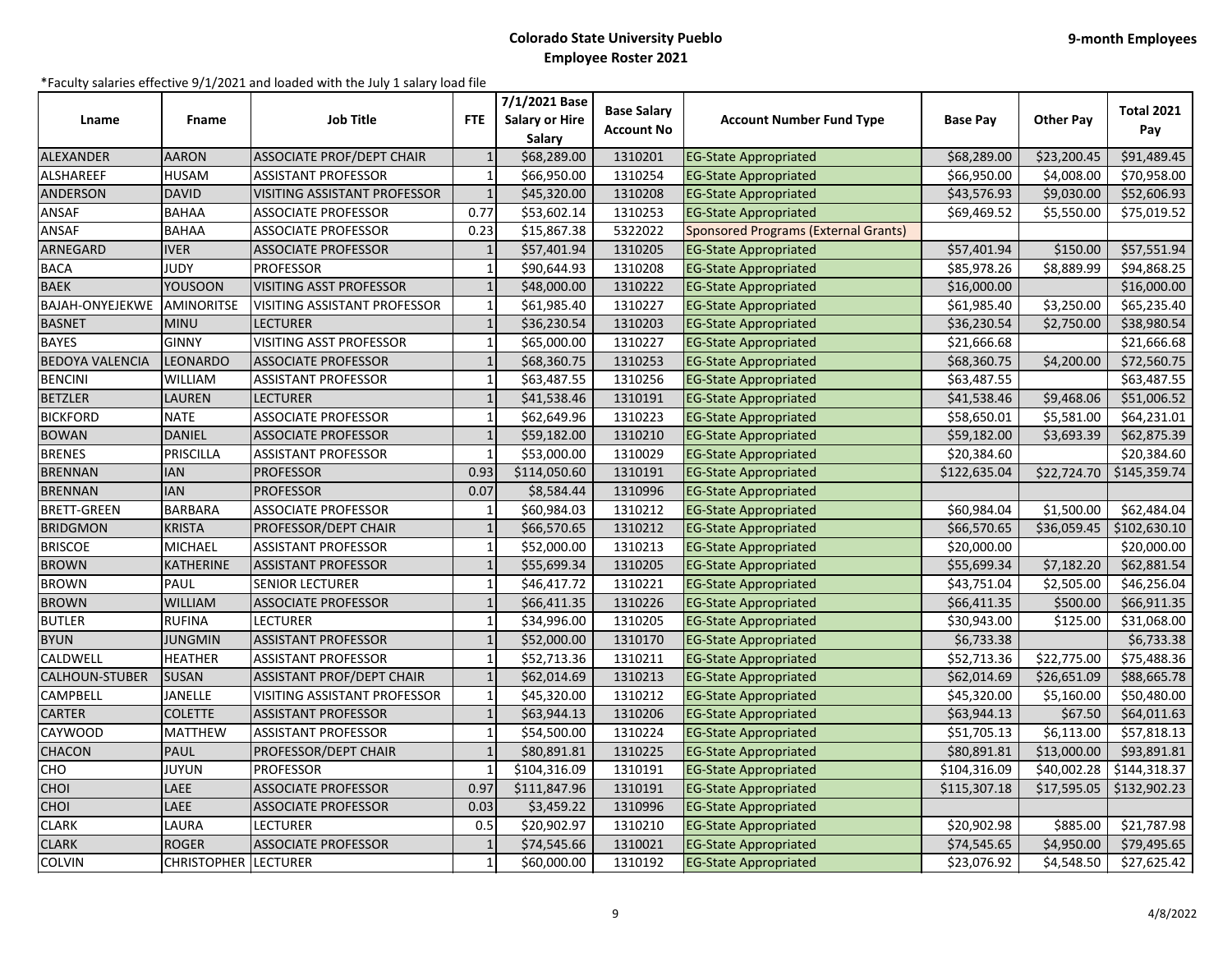| Lname                  | Fname              | <b>Job Title</b>                 | <b>FTE</b>   | 7/1/2021 Base<br><b>Salary or Hire</b><br>Salary | <b>Base Salary</b><br><b>Account No</b> | <b>Account Number Fund Type</b>             | <b>Base Pay</b> | <b>Other Pay</b> | <b>Total 2021</b><br>Pay |
|------------------------|--------------------|----------------------------------|--------------|--------------------------------------------------|-----------------------------------------|---------------------------------------------|-----------------|------------------|--------------------------|
| <b>CONROY</b>          | <b>COLLEEN</b>     | <b>SENIOR LECTURER</b>           |              | \$47,861.56                                      | 1310210                                 | <b>EG-State Appropriated</b>                | \$45,194.88     | \$4,548.50       | \$49,743.38              |
| <b>CONTRERAS</b>       | LOGAN              | ARTIST IN RESIDENCE              | $\mathbf{1}$ | \$34,966.00                                      | 1310202                                 | <b>EG-State Appropriated</b>                | \$33,172.87     | \$3,000.00       | \$36,172.87              |
| <b>CORRADINO</b>       | LAURIE             | <b>ASSISTANT PROFESSOR</b>       |              | \$125,000.00                                     | 1310191                                 | <b>EG-State Appropriated</b>                | \$118,589.76    | \$7,500.00       | \$126,089.76             |
| <b>CORREA MARTINEZ</b> | YANETH             | <b>ASSISTANT PROFESSOR</b>       |              | \$100,414.72                                     | 1310191                                 | <b>EG-State Appropriated</b>                | \$100,414.72    | \$18,000.00      | \$118,414.72             |
| <b>CRANSWICK</b>       | <b>MATTHEW</b>     | <b>ASSOCIATE PROFESSOR</b>       | 0.75         | \$47,718.59                                      | 1310222                                 | <b>EG-State Appropriated</b>                | \$63,624.78     | \$1,500.00       | \$65,124.78              |
| <b>CRANSWICK</b>       | <b>MATTHEW</b>     | <b>ASSOCIATE PROFESSOR</b>       | 0.25         | \$15,906.19                                      | 5322022                                 | <b>Sponsored Programs (External Grants)</b> |                 |                  |                          |
| <b>CREIGHTON</b>       | <b>CHRISTOPHER</b> | <b>LECTURER</b>                  | $\mathbf{1}$ | \$36,476.00                                      | 1310225                                 | <b>EG-State Appropriated</b>                | \$33,670.15     | \$10,770.00      | \$44,440.15              |
| <b>DALLAM</b>          | <b>GEORGE</b>      | <b>PROFESSOR</b>                 | $\mathbf{1}$ | \$78,470.60                                      | 1310210                                 | <b>EG-State Appropriated</b>                | \$78,470.60     | \$1,150.00       | \$79,620.60              |
| <b>DEPALMA</b>         | <b>JUDE</b>        | PROFESSOR/DEPT CHAIR             | $\mathbf{1}$ | \$90,607.23                                      | 1310253                                 | <b>EG-State Appropriated</b>                | \$90,607.23     | \$11,250.00      | \$101,857.23             |
| <b>DEPALMA</b>         | <b>RUTH</b>        | <b>ASSOCIATE PROFESSOR</b>       | $\mathbf{1}$ | \$73,572.20                                      | 1310227                                 | <b>EG-State Appropriated</b>                | \$73,572.20     | \$28,005.00      | \$101,577.20             |
| <b>DIAWARA</b>         | <b>MOUSSA</b>      | <b>PROFESSOR</b>                 |              | \$77,665.92                                      | 1310221                                 | <b>EG-State Appropriated</b>                | \$77,665.92     | \$10,971.00      | \$88,636.92              |
| <b>DIAZ</b>            | <b>PAMELA</b>      | <b>LECTURER</b>                  | $\mathbf{1}$ | \$34,966.00                                      | 1310202                                 | <b>EG-State Appropriated</b>                | \$11,655.32     | \$9,670.00       | \$21,325.32              |
| <b>DILLON</b>          | <b>DAVID</b>       | <b>ASSISTANT PROF/DEPT CHAIR</b> | $\mathbf{1}$ | \$63,709.49                                      | 1310222                                 | <b>EG-State Appropriated</b>                | \$63,709.49     | \$11,500.00      | \$75,209.49              |
| <b>DUNCAN</b>          | <b>KEVIN</b>       | <b>PROFESSOR</b>                 | 0.01         | \$5,000.00                                       | 1310191                                 | <b>EG-State Appropriated</b>                | \$112,361.42    | \$15,915.00      | \$128,276.42             |
| <b>DUNCAN</b>          | <b>KEVIN</b>       | <b>PROFESSOR</b>                 | 0.99         | \$107,361.42                                     | 1310191                                 | <b>EG-State Appropriated</b>                |                 |                  |                          |
| <b>DUONG</b>           | TRUNG              | <b>ASSISTANT PROFESSOR</b>       | 0.75         | \$47,605.32                                      | 1310253                                 | <b>EG-State Appropriated</b>                | \$63,473.76     | \$23,791.67      | \$87,265.43              |
| <b>DUONG</b>           | <b>TRUNG</b>       | <b>ASSISTANT PROFESSOR</b>       | 0.25         | \$15,868.44                                      | 5322022                                 | <b>Sponsored Programs (External Grants)</b> |                 |                  |                          |
| <b>EDWARDS</b>         | KATIE              | VISITING ASSISTANT PROFESSOR     |              | \$61,995.12                                      | 6453512                                 | Gift (Foundation)                           | \$61,995.12     | \$11,560.00      | \$73,555.12              |
| <b>EICKELMAN</b>       | <b>DIANE</b>       | <b>SENIOR LECTURER</b>           | $\mathbf{1}$ | \$40,220.50                                      | 1310202                                 | <b>EG-State Appropriated</b>                | \$37,553.84     |                  | \$37,553.84              |
| <b>ERICKSON</b>        | <b>NATHAN</b>      | VISITING ASSISTANT PROFESSOR     |              | \$44,290.01                                      | 1310222                                 | <b>EG-State Appropriated</b>                | \$44,290.01     | \$7,500.00       | \$51,790.01              |
| <b>ESKEW</b>           | <b>DOUGLAS</b>     | PROFESSOR/DIR OF WRITING         | $\mathbf{1}$ | \$66,029.47                                      | 1310205                                 | <b>EG-State Appropriated</b>                | \$66,029.47     | \$150.00         | \$66,179.47              |
| <b>FARRER</b>          | <b>RICHARD</b>     | <b>ASSOCIATE PROFESSOR</b>       | 0.75         | \$50,045.76                                      | 1310222                                 | <b>EG-State Appropriated</b>                | \$66,727.68     | \$17,115.00      | \$83,842.68              |
| FARRER                 | RICHARD            | <b>ASSOCIATE PROFESSOR</b>       | 0.25         | \$16,681.92                                      | 5322022                                 | Sponsored Programs (External Grants)        |                 |                  |                          |
| <b>FASS</b>            | LOUIS              | VISITING LECTURER                | $\mathbf{1}$ | \$44,125.20                                      | 1310256                                 | <b>EG-State Appropriated</b>                | \$44,125.20     | \$750.00         | \$44,875.20              |
| <b>FOECHTERLE</b>      | <b>KATI</b>        | LECTURER                         | 0.5          | \$15,000.00                                      | 1310227                                 | <b>EG-State Appropriated</b>                | \$5,000.00      |                  | \$5,000.00               |
| <b>FOSTER</b>          | <b>REGAN</b>       | <b>LECTURER</b>                  | $\mathbf{1}$ | \$34,966.00                                      | 1310204                                 | <b>EG-State Appropriated</b>                | \$13,448.45     | \$2,205.00       | \$15,653.45              |
| <b>FOWLER</b>          | <b>KAREN</b>       | <b>PROFESSOR</b>                 |              | \$118,465.59                                     | 1310191                                 | <b>EG-State Appropriated</b>                | \$118,465.59    |                  | \$118,465.59             |
| <b>FUNK-NEUBAUER</b>   | <b>DARREN</b>      | <b>PROFESSOR</b>                 | 1            | \$72,651.60                                      | 1310225                                 | <b>EG-State Appropriated</b>                | \$72,651.60     |                  | \$72,651.60              |
| <b>FURRH</b>           | <b>DOUGLASS</b>    | <b>ASSOCIATE PROFESSOR</b>       |              | \$59,895.32                                      | 1310205                                 | <b>EG-State Appropriated</b>                | \$59,895.32     | \$150.00         | \$60,045.32              |
| <b>GABALDON</b>        | <b>ANNETTE</b>     | <b>ASSOCIATE PROFESSOR</b>       | $\mathbf{1}$ | \$65,551.68                                      | 1310221                                 | <b>EG-State Appropriated</b>                | \$65,551.65     | \$17,122.00      | \$82,673.65              |
| <b>GAO</b>             | <b>CAIXIA</b>      | VISITING ASSISTANT PROFESSOR     | $\mathbf{1}$ | \$44,290.00                                      | 1310225                                 | <b>EG-State Appropriated</b>                | \$42,018.71     | \$7,390.00       | \$49,408.71              |
| <b>GARCIA</b>          | <b>MATTHEW</b>     | <b>ASSISTANT PROFESSOR</b>       | $\mathbf{1}$ | \$54,000.00                                      | 1310204                                 | <b>EG-State Appropriated</b>                | \$18,000.00     | \$735.00         | \$18,735.00              |
| <b>GARCIA COSTAS</b>   | AMAYA              | <b>ASSISTANT PROFESSOR</b>       | $\mathbf{1}$ | \$55,012.31                                      | 1310221                                 | <b>EG-State Appropriated</b>                | \$5,512.32      | \$6,000.00       | \$11,512.32              |
| GATES-CRANDALL         | <b>TREVOR</b>      | <b>ASSISTANT PROFESSOR</b>       |              | \$55,000.00                                      | 1310224                                 | <b>EG-State Appropriated</b>                | \$21,153.85     |                  | \$21,153.85              |
| <b>GAUGHAN</b>         | <b>JUDY</b>        | <b>ASSOCIATE PROFESSOR</b>       | $\mathbf{1}$ | \$57,182.02                                      | 1310206                                 | <b>EG-State Appropriated</b>                | \$57,182.02     | \$7,822.01       | \$65,004.03              |
| <b>GERBER</b>          | OI KI HEDY         | <b>ASSISTANT PROFESSOR</b>       | $\mathbf{1}$ | \$80,000.00                                      | 1310227                                 | <b>EG-State Appropriated</b>                | \$30,769.24     |                  | \$30,769.24              |
| <b>GILBREATH</b>       | <b>JAMES</b>       | <b>PROFESSOR</b>                 |              | \$107,007.32                                     | 1310191                                 | <b>EG-State Appropriated</b>                | \$107,007.32    | \$4,000.00       | \$111,007.32             |
| GOSS                   | <b>ROBERT</b>      | <b>ASSISTANT PROFESSOR</b>       |              | \$114,201.54                                     | 1310191                                 | <b>EG-State Appropriated</b>                | \$114,201.54    | \$19,000.00      | \$133,201.54             |
| <b>GREENHOOD</b>       | <b>TENE</b>        | <b>VISITING LECTURER</b>         |              | \$60,000.00                                      | 1310191                                 | <b>EG-State Appropriated</b>                | \$60,000.00     | \$1,500.00       | \$61,500.00              |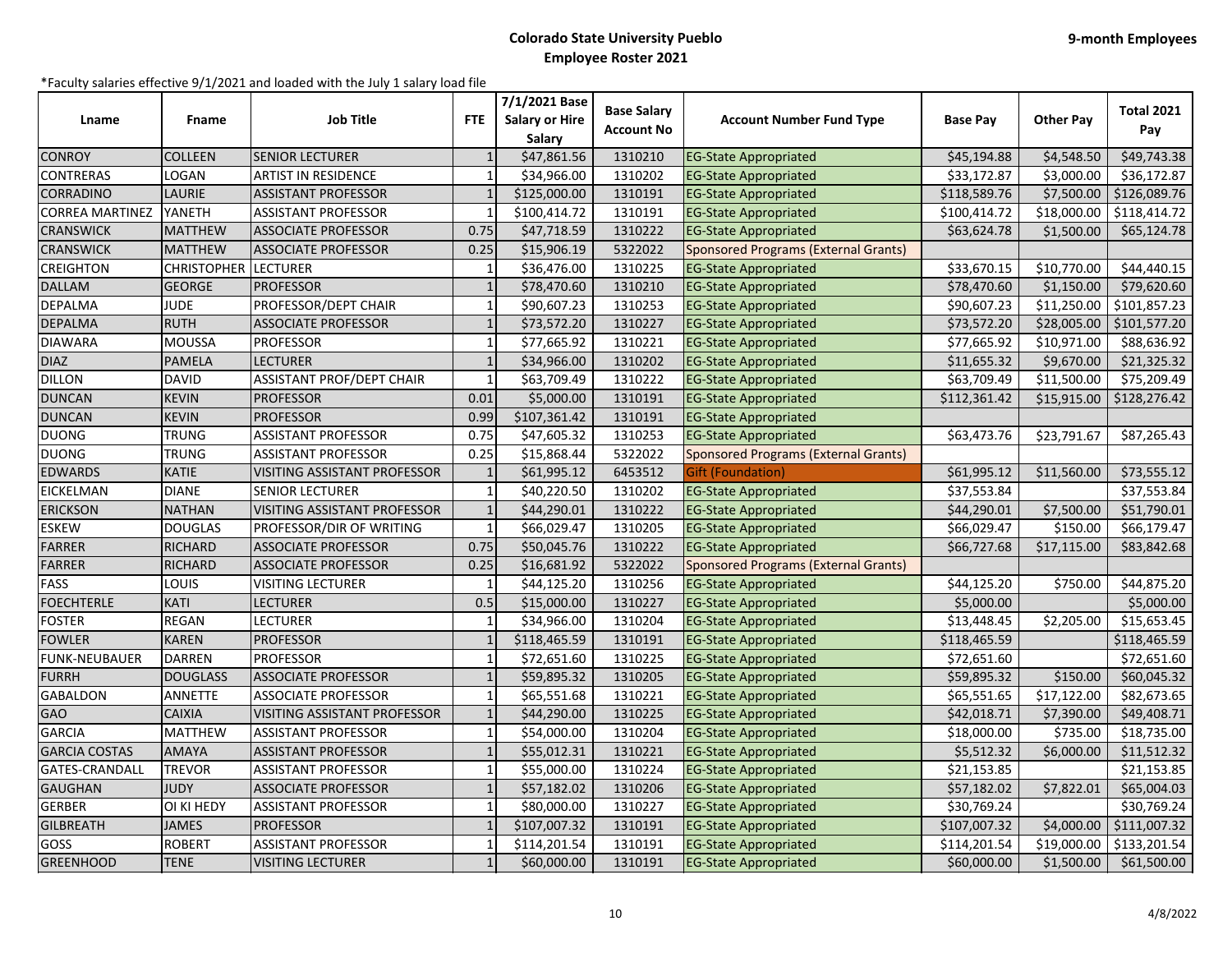| Lname                 | Fname             | <b>Job Title</b>                    | <b>FTE</b>     | 7/1/2021 Base<br><b>Salary or Hire</b><br>Salary | <b>Base Salary</b><br><b>Account No</b> | <b>Account Number Fund Type</b>             | <b>Base Pav</b> | <b>Other Pay</b> | <b>Total 2021</b><br>Pay |
|-----------------------|-------------------|-------------------------------------|----------------|--------------------------------------------------|-----------------------------------------|---------------------------------------------|-----------------|------------------|--------------------------|
| GROLLIMUND            | <b>DAVID</b>      | <b>ASSISTANT PROFESSOR</b>          | $\mathbf{1}$   | \$57,923.09                                      | 1310225                                 | <b>EG-State Appropriated</b>                | \$57,923.09     | \$4,170.00       | \$62,093.09              |
| <b>HACKETT</b>        | <b>COLLEEN</b>    | <b>ASSOCIATE PROFESSOR</b>          | $\overline{1}$ | \$60,847.25                                      | 1310213                                 | <b>EG-State Appropriated</b>                | \$60,847.25     | \$14,465.00      | \$75,312.25              |
| <b>HANENBERG</b>      | SHAWNA            | <b>SENIOR LECTURER</b>              |                | \$40,406.92                                      | 1310210                                 | <b>EG-State Appropriated</b>                | \$37,740.24     | \$21,016.85      | \$58,757.09              |
| <b>HANSEN</b>         | VICTORIA          | <b>PROFESSOR</b>                    | 0.5            | \$39,533.01                                      | 1310201                                 | <b>EG-State Appropriated</b>                | \$39,533.01     |                  | \$39,533.01              |
| <b>HARRIS</b>         | MATTHEW           | <b>PROFESSOR</b>                    | 1              | \$70,170.86                                      | 1310206                                 | <b>EG-State Appropriated</b>                | \$70,170.86     | \$5,233.68       | \$75,404.54              |
| <b>HASSAN</b>         | <b>SYED</b>       | <b>PROFESSOR</b>                    |                | \$101,536.51                                     | 1310191                                 | <b>EG-State Appropriated</b>                | \$96,203.18     | \$22,647.50      | \$118,850.68             |
| <b>HAWTHORNE</b>      | <b>JAMES</b>      | <b>LECTURER</b>                     |                | \$36,410.01                                      | 1310205                                 | <b>EG-State Appropriated</b>                | \$36,410.01     | \$550.00         | \$36,960.01              |
| <b>HEEDT</b>          | <b>DOROTHY</b>    | <b>SENIOR LECTURER</b>              |                | \$40,209.16                                      | 1310205                                 | <b>EG-State Appropriated</b>                | \$37,542.48     | \$1,450.00       | \$38,992.48              |
| HEINTZELMAN           | JACINDA           | <b>ASSOCIATE PROFESSOR</b>          | $\mathbf{1}$   | \$71,920.01                                      | 1310227                                 | <b>EG-State Appropriated</b>                | \$71,920.01     | \$578.00         | \$72,498.01              |
| <b>HOLMAN</b>         | <b>JUSTIN</b>     | <b>ASSISTANT PROFESSOR</b>          | $\overline{1}$ | \$89,859.27                                      | 1310191                                 | <b>EG-State Appropriated</b>                | \$89,859.27     |                  | \$89,859.27              |
| <b>HOPKINS BOWERS</b> | <b>HEATHER</b>    | <b>LECTURER</b>                     |                | \$35,996.97                                      | 1310205                                 | <b>EG-State Appropriated</b>                | \$35,996.97     | \$150.00         | \$36,146.97              |
| <b>HSU</b>            | <b>TIMOTHY</b>    | <b>ARTIST IN RESIDENCE</b>          | $\overline{1}$ | \$35,961.95                                      | 1310202                                 | <b>EG-State Appropriated</b>                | \$35,961.95     | \$13,891.44      | \$49,853.39              |
| <b>HUANG</b>          | <b>KUANG-YUAN</b> | <b>ASSISTANT PROFESSOR</b>          | $\mathbf{1}$   | \$95,218.35                                      | 1310190                                 | <b>EG-State Appropriated</b>                | \$95,218.34     | \$13,460.95      | \$108,679.29             |
| <b>HUDSON</b>         | <b>MARK</b>       | <b>PROFESSOR/DEPT CHAIR</b>         | $\overline{1}$ | \$70,000.00                                      | 1310202                                 | <b>EG-State Appropriated</b>                | \$23,333.32     | \$5,636.68       | \$28,970.00              |
| <b>HUFF</b>           | <b>RICHARD</b>    | <b>ASSOCIATE PROFESSOR</b>          | 0.94           | \$91,448.84                                      | 1310191                                 | <b>EG-State Appropriated</b>                | \$97,285.99     | \$1,500.00       | \$98,785.99              |
| <b>HUFF</b>           | RICHARD           | <b>ASSOCIATE PROFESSOR</b>          | 0.06           | \$5,837.15                                       | 1310996                                 | <b>EG-State Appropriated</b>                |                 |                  |                          |
| <b>HUNTER</b>         | <b>CRISSY</b>     | <b>ASSISTANT PROFESSOR</b>          | $\overline{1}$ | \$70,000.00                                      | 1310227                                 | <b>EG-State Appropriated</b>                | \$23,333.32     |                  | \$23,333.32              |
| <b>HURST</b>          | <b>TRAVIS</b>     | <b>ASSISTANT PROFESSOR</b>          | $\mathbf{1}$   | \$56,287.44                                      | 1310226                                 | <b>EG-State Appropriated</b>                | \$56,287.44     | \$1,500.00       | \$57,787.44              |
| <b>ISLAM</b>          | MD                | <b>ASSOCIATE PROFESSOR</b>          | $\mathbf{1}$   | \$77,440.82                                      | 1310252                                 | <b>EG-State Appropriated</b>                | \$73,440.82     |                  | \$73,440.82              |
| <b>JAKSIC</b>         | <b>NEBOJSA</b>    | <b>PROFESSOR</b>                    | 0.75           | \$70,738.68                                      | 1310253                                 | <b>EG-State Appropriated</b>                | \$94,318.23     | \$5,250.00       | \$99,568.23              |
| <b>JAKSIC</b>         | NEBOJSA           | <b>PROFESSOR</b>                    | 0.25           | \$23,579.55                                      | 5322022                                 | <b>Sponsored Programs (External Grants)</b> |                 |                  |                          |
| <b>JOHNSON</b>        | <b>BENJAMIN</b>   | <b>ARTIST IN RESIDENCE</b>          | $\mathbf{1}$   | \$36,196.80                                      | 1310202                                 | <b>EG-State Appropriated</b>                | \$36,196.80     | \$3,735.00       | \$39,931.80              |
| <b>JOHNSON</b>        | <b>JOEL</b>       | <b>ASSOCIATE PROFESSOR</b>          | $\mathbf{1}$   | \$59,846.24                                      | 1310206                                 | <b>EG-State Appropriated</b>                | \$59,846.24     | \$8,188.50       | \$68,034.74              |
| <b>JOHNSTON</b>       | <b>TATIANA</b>    | <b>SENIOR LECTURER</b>              | $\overline{1}$ | \$40,209.16                                      | 1310205                                 | <b>EG-State Appropriated</b>                | \$37,542.48     | \$10,229.00      | \$47,771.48              |
| <b>KALEVELA</b>       | <b>SYLVESTER</b>  | PROFESSOR/DEPT CHAIR                |                | \$96,000.00                                      | 1310252                                 | <b>EG-State Appropriated</b>                | \$96,000.00     | \$11,700.00      | \$107,700.00             |
| KIES-BOLKEMA          | <b>BETHANY</b>    | <b>ASSOCIATE PROFESSOR</b>          |                | \$59,053.89                                      | 1310029                                 | <b>EG-State Appropriated</b>                | \$55,053.89     | \$11,150.00      | \$66,203.89              |
| <b>KNIGHT</b>         | LYNN              | <b>ASSISTANT PROFESSOR</b>          | $\mathbf{1}$   | \$52,736.00                                      | 1310211                                 | <b>EG-State Appropriated</b>                | \$52,736.00     | \$22,595.00      | \$75,331.00              |
| <b>KREMINSKI</b>      | RICHARD           | <b>PROFESSOR</b>                    | $\mathbf{1}$   | \$99,504.32                                      | 1310225                                 | <b>EG-State Appropriated</b>                | \$99,504.32     | \$6,150.00       | \$105,654.32             |
| <b>KREPPS</b>         | KAREN             | <b>ASSISTANT PROFESSOR</b>          |                | \$51,000.00                                      | 1310211                                 | <b>EG-State Appropriated</b>                | \$51,000.00     | \$9,336.00       | \$60,336.00              |
| <b>KWON</b>           | HE BOONG          | <b>PROFESSOR</b>                    |                | \$110,795.88                                     | 1310191                                 | <b>EG-State Appropriated</b>                | \$110,795.88    | \$9,444.55       | \$120,240.43             |
| LEON                  | <b>NELSON</b>     | <b>ASSISTANT PROFESSOR</b>          | $\overline{1}$ | \$55,761.12                                      | 1310205                                 | <b>EG-State Appropriated</b>                | \$55,761.12     | \$6,820.00       | \$62,581.12              |
| LIEBEL                | <b>STEVEN</b>     | <b>ASSOCIATE PROF/DIR-HOMELND S</b> | $\mathbf{1}$   | \$59,006.73                                      | 1310206                                 | <b>EG-State Appropriated</b>                | \$59,006.73     | \$12,170.00      | \$71,176.73              |
| OBATO.                | MATTHEW           | LECTURER                            | $\mathbf{1}$   | \$36,019.65                                      | 1310205                                 | <b>EG-State Appropriated</b>                | \$36,019.65     | \$150.00         | \$36,169.65              |
| LOVE                  | <b>PAMELA</b>     | <b>VISITING ASSISTANT PROFESSOR</b> |                | \$80,000.00                                      | 1310227                                 | <b>EG-State Appropriated</b>                | \$79,444.45     | \$2,000.00       | \$81,444.45              |
| LUNDBERG              | <b>BRUCE</b>      | <b>PROFESSOR</b>                    | $\mathbf{1}$   | \$41,253.93                                      | 1310225                                 | <b>EG-State Appropriated</b>                | \$55,005.22     |                  | \$55,005.22              |
| <b>MAAL</b>           | <b>DIANA</b>      | <b>SENIOR LECTURER</b>              | $\mathbf{1}$   | \$40,424.44                                      | 1310225                                 | <b>EG-State Appropriated</b>                | \$37,757.76     |                  | \$37,757.76              |
| MARLEY                | KAREN             | <b>SENIOR LECTURER</b>              | $\mathbf{1}$   | \$40,406.92                                      | 1310210                                 | <b>EG-State Appropriated</b>                | \$37,740.24     | \$760.00         | \$38,500.24              |
| <b>MARTINEZ</b>       | <b>LEE ANNE</b>   | <b>ASSOCIATE PROFESSOR</b>          |                | \$68,428.92                                      | 1310221                                 | <b>EG-State Appropriated</b>                | \$68,428.92     | \$1,000.00       | \$69,428.92              |
| MASSEY                | <b>MARGARET</b>   | <b>PROFESSOR</b>                    | $\mathbf{1}$   | \$69,361.03                                      | 1310211                                 | <b>EG-State Appropriated</b>                | \$69,361.03     | \$44,481.00      | \$113,842.03             |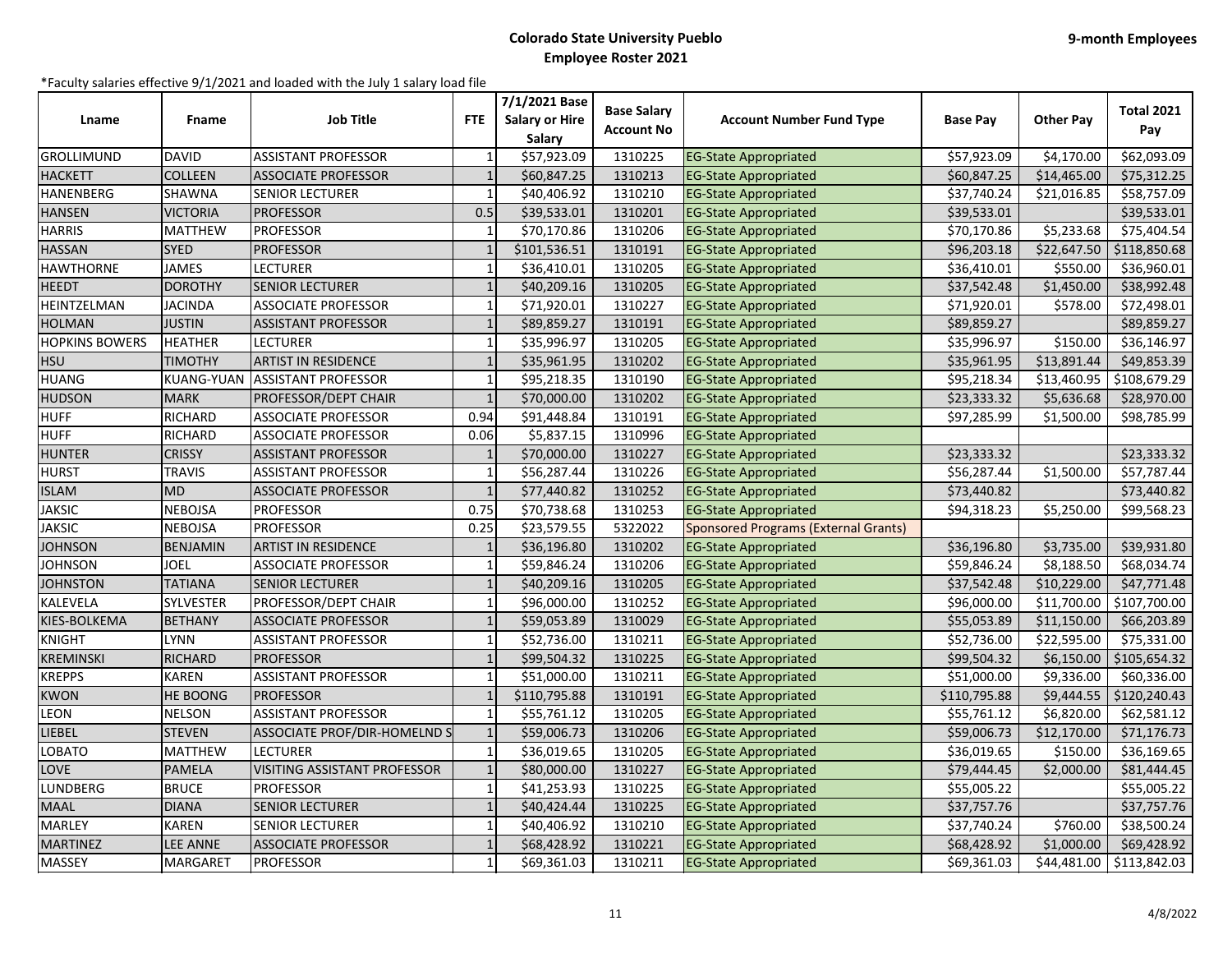| Lname                  | <b>Fname</b>     | <b>Job Title</b>                    | <b>FTE</b>     | 7/1/2021 Base<br><b>Salary or Hire</b><br>Salary | <b>Base Salary</b><br><b>Account No</b> | <b>Account Number Fund Type</b>             | <b>Base Pay</b> | <b>Other Pay</b> | <b>Total 2021</b><br>Pay |
|------------------------|------------------|-------------------------------------|----------------|--------------------------------------------------|-----------------------------------------|---------------------------------------------|-----------------|------------------|--------------------------|
| <b>MCFADDEN</b>        | <b>DANIEL</b>    | <b>VISITING ASSISTANT PROFESSOR</b> |                | \$45,320.00                                      | 1310224                                 | <b>EG-State Appropriated</b>                | \$45,320.00     | \$20,916.50      | \$66,236.50              |
| <b>MEJIAS</b>          | <b>ROBERT</b>    | <b>ASSOCIATE PROFESSOR</b>          | 0.75           | \$78,541.44                                      | 1310191                                 | <b>EG-State Appropriated</b>                | \$104,190.93    | \$42,153.00      | \$146,343.93             |
| <b>MEJIAS</b>          | <b>ROBERT</b>    | <b>ASSOCIATE PROFESSOR</b>          | 0.25           | \$25,649.50                                      | 5368055                                 | <b>Sponsored Programs (External Grants)</b> |                 |                  |                          |
| <b>MENDIETA</b>        | <b>MAX</b>       | <b>LECTURER</b>                     | $\mathbf{1}$   | \$34,966.00                                      | 1310205                                 | <b>EG-State Appropriated</b>                | \$13,112.25     | \$2,337.50       | \$15,449.75              |
| <b>MESSER</b>          | CHRISTOPHER      | <b>PROFESSOR</b>                    |                | \$71,817.15                                      | 1310213                                 | <b>EG-State Appropriated</b>                | \$71,817.15     | \$20,145.00      | \$91,962.15              |
| <b>MESSER</b>          | <b>SARAH</b>     | <b>VISITING LECTURER</b>            | 0.37           | \$15,937.59                                      | 1310213                                 | <b>EG-State Appropriated</b>                |                 |                  |                          |
| <b>MESSER</b>          | <b>SARAH</b>     | <b>VISITING LECTURER</b>            | 0.63           | \$27,137.00                                      | 1261055                                 | <b>Extended Studies</b>                     | \$43,074.59     | \$9,725.00       | \$52,799.59              |
| <b>METCHKOV</b>        | ZAHARI           | <b>PROFESSOR</b>                    | $\mathbf{1}$   | \$66,296.59                                      | 1310202                                 | <b>EG-State Appropriated</b>                | \$60,963.26     |                  | \$60,963.26              |
| <b>MILLS</b>           | <b>ALAN</b>      | <b>PROFESSOR/DIR OF BANDS</b>       | $\mathbf{1}$   | \$69,535.80                                      | 1310207                                 | <b>EG-State Appropriated</b>                | \$69,535.80     | \$7,613.24       | \$77,149.04              |
| <b>MINCIC</b>          | MICHAEL          | <b>ASSOCIATE PROF</b>               |                | \$64,846.45                                      | 1310252                                 | <b>EG-State Appropriated</b>                | \$64,846.45     | \$1,650.00       | \$66,496.45              |
| <b>MONTOYA</b>         | YVONNE           | <b>ASSOCIATE PROFESSOR</b>          |                | \$59,630.64                                      | 1310203                                 | <b>EG-State Appropriated</b>                | \$59,630.64     | \$2,400.00       | \$62,030.64              |
| <b>MORALES</b>         | <b>JUAN</b>      | PROFESSOR/DEPT CHAIR                | $\mathbf{1}$   | \$65,025.77                                      | 1310205                                 | <b>EG-State Appropriated</b>                | \$65,025.77     | \$19,328.89      | \$84,354.66              |
| <b>MURTAGH</b>         | <b>LESLIE</b>    | VISITING ASSISTANT PROFESSOR        | $\mathbf{1}$   | \$63,082.76                                      | 1310227                                 | <b>EG-State Appropriated</b>                | \$63,082.76     | \$13,005.00      | \$76,087.76              |
| <b>NICHOLS</b>         | <b>ELEANOR</b>   | VISITING ASSISTANT PROFESSOR        | 0.5            | \$30,181.83                                      | 1310227                                 | <b>EG-State Appropriated</b>                | \$30,181.83     | \$32,428.00      | \$62,609.83              |
| <b>NICHOLS</b>         | <b>JANET</b>     | <b>ASSOCIATE PROFESSOR</b>          |                | \$67,657.82                                      | 1310225                                 | <b>EG-State Appropriated</b>                | \$67,657.82     | \$1,500.00       | \$69,157.82              |
| <b>ORNDOFF</b>         | <b>RONDA</b>     | <b>LECTURER</b>                     | 0.5            | \$15,000.00                                      | 1310227                                 | <b>EG-State Appropriated</b>                | \$5,000.00      | \$2,505.00       | \$7,505.00               |
| PERALTA                | <b>JAMIE</b>     | VISITING ASSISTANT PROFESSOR        | $\mathbf{1}$   | \$45,320.00                                      | 1310208                                 | <b>EG-State Appropriated</b>                | \$45,320.00     | \$5,840.00       | \$51,160.00              |
| <b>PERSONS</b>         | LISA             | VISITING ASSISTANT PROFESSOR        | $\mathbf{1}$   | \$63,082.76                                      | 1310227                                 | <b>EG-State Appropriated</b>                | \$63,082.76     | \$8,670.00       | \$71,752.76              |
| <b>PETERS</b>          | CAROLINE         | <b>PROFESSOR</b>                    | $\mathbf{1}$   | \$66,832.12                                      | 1310201                                 | <b>EG-State Appropriated</b>                | \$66,832.12     | \$150.00         | \$66,982.12              |
| PETERS                 | TIMOTHY          | <b>PROFESSOR</b>                    |                | \$67,967.02                                      | 1310211                                 | <b>EG-State Appropriated</b>                | \$62,633.70     | \$6,965.00       | \$69,598.70              |
| <b>PETRIN</b>          | <b>SUSAN</b>     | <b>ASSISTANT PROFESSOR</b>          | $\mathbf{1}$   | \$80,000.00                                      | 1310227                                 | <b>EG-State Appropriated</b>                | \$30,769.20     |                  | \$30,769.20              |
| PIAZZA                 | JENNY            | <b>PROFESSOR</b>                    |                | \$83,913.20                                      | 1310211                                 | <b>EG-State Appropriated</b>                | \$83,913.20     | \$4,400.00       | \$88,313.20              |
| <b>PICICCI</b>         | CHRISTEN         | <b>PROFESSOR</b>                    | $\mathbf{1}$   | \$67,746.04                                      | 1310205                                 | <b>EG-State Appropriated</b>                | \$62,412.68     | \$3,550.00       | \$65,962.68              |
| <b>PLUSKOTA</b>        | JONATHAN         |                                     |                | \$70,000.00                                      | 1310204                                 | <b>EG-State Appropriated</b>                | \$23,333.32     | \$2,666.68       | \$26,000.00              |
| <b>PROCTOR</b>         | KRISTINA         | <b>PROFESSOR</b>                    |                | \$98,815.87                                      | 1310222                                 | <b>EG-State Appropriated</b>                | \$98,815.87     | \$6,000.00       | \$104,815.87             |
| QUIGLEY                | <b>JOELLE</b>    | <b>ASSISTANT PROFESSOR</b>          | $\overline{1}$ | \$49,000.00                                      | 1310170                                 | <b>EG-State Appropriated</b>                | \$23,997.48     |                  | \$23,997.48              |
| <b>RADIGAN</b>         | <b>PATRICK</b>   | <b>VISITING ASSISTANT PROFESSOR</b> | 0.88           | \$37,434.32                                      | 1310191                                 | <b>EG-State Appropriated</b>                | \$42,538.99     | \$21,859.00      | \$64,397.99              |
| <b>RADIGAN</b>         | <b>PATRICK</b>   | VISITING ASSISTANT PROFESSOR        | 0.12           | \$5,104.67                                       | 1310996                                 | <b>EG-State Appropriated</b>                |                 |                  |                          |
| <b>RAMOS</b>           | <b>CLAIRE</b>    | <b>ASSOCIATE PROFESSOR</b>          | $\mathbf{1}$   | \$64,400.34                                      | 1310221                                 | <b>EG-State Appropriated</b>                | \$64,400.36     | \$6,200.00       | \$70,600.36              |
| <b>REES</b>            | <b>JONATHAN</b>  | <b>PROFESSOR</b>                    | $\mathbf{1}$   | \$74,095.32                                      | 1310206                                 | <b>EG-State Appropriated</b>                | \$74,095.32     | \$200.00         | \$74,295.32              |
| REILLY-SANDOVAL        | ARLENE           | <b>ASSOCIATE PROF/DEPT CHAIR</b>    |                | \$60,546.72                                      | 1310208                                 | <b>EG-State Appropriated</b>                | \$60,546.72     | \$21,612.27      | \$82,158.99              |
| REYNOLDS-STENSON HEIDI |                  | <b>ASSISTANT PROFESSOR</b>          |                | \$54,522.05                                      | 1310213                                 | <b>EG-State Appropriated</b>                | \$54,522.05     | \$7,324.40       | \$61,846.45              |
| RIBADENEIRA            | ALEGRIA          | <b>PROFESSOR</b>                    | $\mathbf{1}$   | \$70,211.23                                      | 1310205                                 | <b>EG-State Appropriated</b>                | \$70,211.23     | \$20,432.22      | \$90,643.45              |
| <b>RICHMOND</b>        | <b>PAMELA</b>    | <b>PROFESSOR</b>                    |                | \$73,893.54                                      | 1310208                                 | <b>EG-State Appropriated</b>                | \$73,893.54     | \$5,152.50       | \$79,046.04              |
| <b>ROBBE</b>           | <b>CATHI</b>     | <b>ASSOCIATE PROFESSOR</b>          | $\overline{1}$ | \$65,051.99                                      | 1310256                                 | <b>EG-State Appropriated</b>                | \$65,051.99     | \$7,688.17       | \$72,740.16              |
| <b>ROCHESTER</b>       | CHRISTINE        | <b>PROFESSOR</b>                    | $\mathbf{1}$   | \$73,482.71                                      | 1310210                                 | <b>EG-State Appropriated</b>                | \$73,482.71     | \$2,490.00       | \$75,972.71              |
| <b>ROLSTAD</b>         | <b>ERIK</b>      | <b>ASSISTANT PROFESSOR</b>          | $\mathbf{1}$   | \$55,000.00                                      | 1310224                                 | <b>EG-State Appropriated</b>                | \$21,153.85     |                  | \$21,153.85              |
| SANDMEIER              | <b>FRANZISKA</b> | <b>ASSOCIATE PROFESSOR</b>          |                | \$63,072.03                                      | 1310221                                 | <b>EG-State Appropriated</b>                | \$63,072.01     | \$7,492.00       | \$70,564.01              |
| SAPHARA                | <b>JASON</b>     | <b>SENIOR LECTURER</b>              | 1              | \$40,333.79                                      | 1310205                                 | <b>EG-State Appropriated</b>                | \$37,667.12     | \$9,144.50       | \$46,811.62              |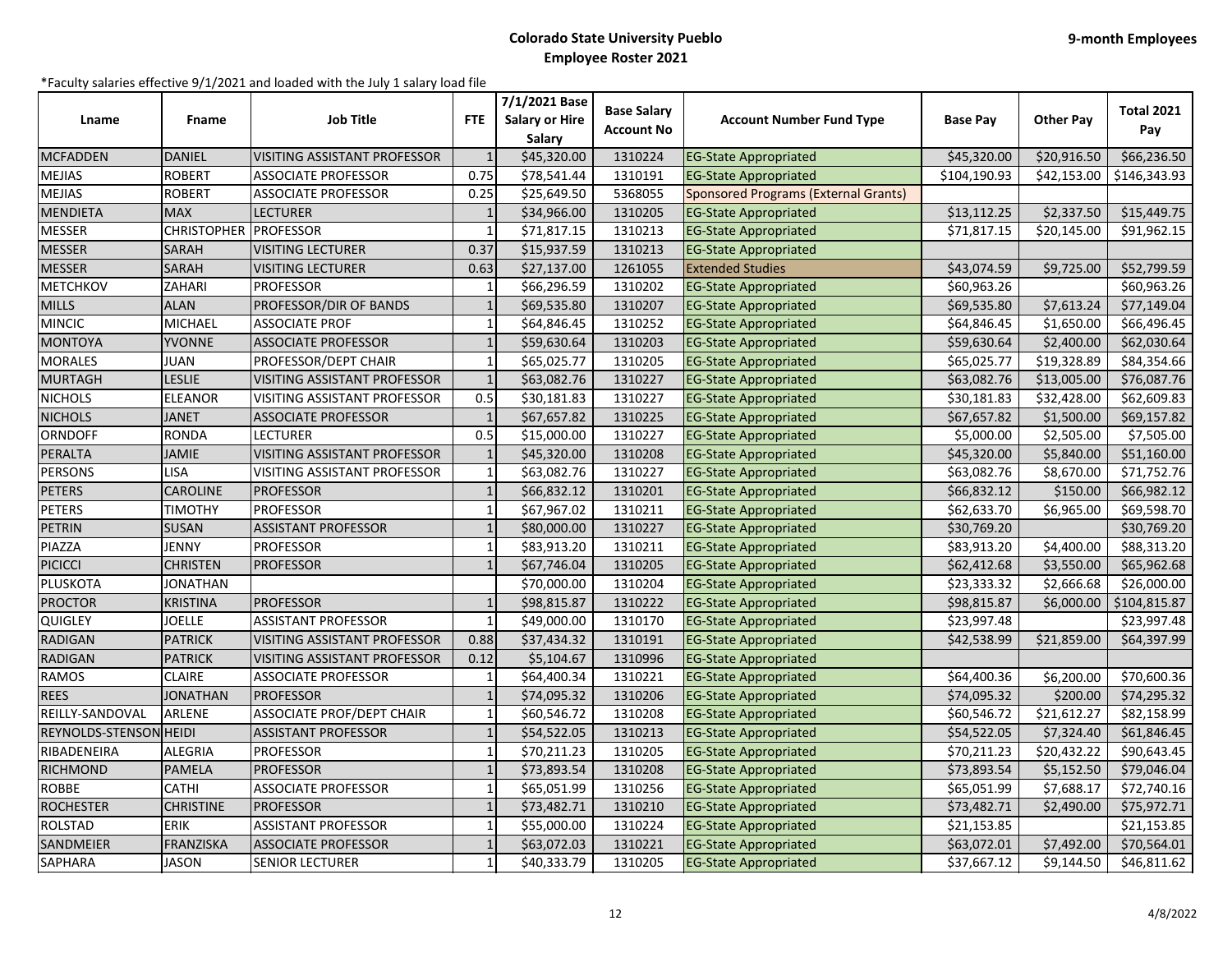| Lname             | Fname             | <b>Job Title</b>                    | <b>FTE</b>     | 7/1/2021 Base<br><b>Salary or Hire</b><br>Salary | <b>Base Salary</b><br><b>Account No</b> | <b>Account Number Fund Type</b>          | <b>Base Pay</b> | <b>Other Pay</b> | <b>Total 2021</b><br>Pay |
|-------------------|-------------------|-------------------------------------|----------------|--------------------------------------------------|-----------------------------------------|------------------------------------------|-----------------|------------------|--------------------------|
| SARGEANT          | WILLIAM           | <b>SENIOR LECTURER</b>              |                | \$40,398.68                                      | 1310225                                 | <b>EG-State Appropriated</b>             | \$37,732.02     | \$2,205.00       | \$39,937.02              |
| <b>SCHIPPERS</b>  | <b>ELIZABETH</b>  | <b>ASSISTANT PROFESSOR</b>          |                | \$49,772.74                                      | 1310170                                 | <b>EG-State Appropriated</b>             | \$49,772.73     | \$4,649.99       | \$54,422.72              |
| <b>SHAH</b>       | ABHAY             | <b>ASSOCIATE DEAN-HSB</b>           | 0.95           | \$123,133.67                                     | 1310191                                 | <b>EG-State Appropriated</b>             | \$129,614.38    | \$47,585.00      | \$177,199.38             |
| <b>SHAH</b>       | ABHAY             | <b>ASSOCIATE DEAN-HSB</b>           | 0.05           | \$6,480.71                                       | 1310996                                 | <b>EG-State Appropriated</b>             |                 |                  |                          |
| <b>SHORT</b>      | COURTNEY          | RETIRED OFFICE TCHG FELLOW          | 1              | \$27,692.31                                      | 1310206                                 | <b>EG-State Appropriated</b>             | \$11,538.45     |                  | \$11,538.45              |
| <b>SHORT</b>      | <b>COURTNEY</b>   | RETIRED OFFICE TCHG FELLOW          | $\mathbf{1}$   | \$27,692.31                                      | 6453206                                 | <b>Gift (Foundation)</b>                 | \$11,538.45     |                  | \$11,538.45              |
| <b>SMITH</b>      | <b>JEFFREY</b>    | <b>PROFESSOR</b>                    | $\mathbf{1}$   | \$72,101.80                                      | 1310221                                 | <b>EG-State Appropriated</b>             | \$72,101.76     | \$11,500.00      | \$83,601.76              |
| <b>SMITH</b>      | <b>RONALD</b>     | <b>LECTURER</b>                     | $\mathbf{1}$   | \$34,996.00                                      | 1310212                                 | <b>EG-State Appropriated</b>             | \$28,188.82     | \$22,000.00      | \$50,188.82              |
| <b>SOMMER</b>     | <b>THOMAS</b>     | <b>VISITING ASSISTANT PROFESSOR</b> | $\mathbf{1}$   | \$60,000.00                                      | 2918009                                 | <b>Enterprise (Vision System Funded)</b> | \$7,759.28      |                  | \$7,759.28               |
| SPANGLER          | JULIE             | <b>SENIOR LECTURER</b>              |                | \$40,475.93                                      | 1310225                                 | <b>EG-State Appropriated</b>             | \$37,809.24     | \$5,880.00       | \$43,689.24              |
| <b>SPARKS</b>     | <b>KEVIN</b>      | <b>ASSISTANT PROFESSOR</b>          |                | \$63,345.00                                      | 1310252                                 | <b>EG-State Appropriated</b>             | \$63,345.00     | \$17,800.00      | \$81,145.00              |
| <b>STRICKLER</b>  | PAUL              | <b>ASSISTANT PROFESSOR</b>          | $\mathbf{1}$   | \$54,485.99                                      | 1310206                                 | <b>EG-State Appropriated</b>             | \$54,485.99     | \$720.00         | \$55,205.99              |
| <b>STROUD</b>     | <b>JACQUELINE</b> | <b>VISITING ASSISTANT PROFESSOR</b> | $\mathbf{1}$   | \$36,234.38                                      | 1310237                                 | <b>EG-State Appropriated</b>             | \$38,732.26     | \$13,340.00      | \$52,072.26              |
| <b>STULTZ</b>     | W FRED            | <b>LECTURER</b>                     | $\mathbf{1}$   | \$34,966.00                                      | 2918008                                 | <b>Enterprise (Vision System Funded)</b> | \$13,448.45     |                  | \$13,448.45              |
| <b>TAFOYA</b>     | <b>JORGE</b>      | <b>LECTURER</b>                     |                | \$48,000.00                                      | 1310996                                 | <b>EG-State Appropriated</b>             | \$20,000.00     |                  | \$20,000.00              |
| <b>TURNER</b>     | <b>AARON</b>      | <b>SENIOR LECTURER</b>              | $\overline{1}$ | \$40,269.94                                      | 1310202                                 | <b>EG-State Appropriated</b>             | \$37,603.28     | \$1,600.00       | \$39,203.28              |
| <b>TWILLEGER</b>  | <b>TINA</b>       | <b>ASSISTANT PROFESSOR</b>          | $\mathbf{1}$   | \$53,000.00                                      | 1310210                                 | <b>EG-State Appropriated</b>             | \$48,923.16     | \$7,062.67       | \$55,985.83              |
| <b>VAN GILDER</b> | <b>RYAN</b>       | <b>ARTIST IN RESIDENCE</b>          | $\mathbf{1}$   | \$35,895.00                                      | 1310202                                 | <b>EG-State Appropriated</b>             | \$35,895.00     | \$17,119.00      | \$53,014.00              |
| <b>VAN WINKLE</b> | JENNIFER          | <b>ASSISTANT PROFESSOR</b>          | $\mathbf{1}$   | \$65,920.00                                      | 1310227                                 | <b>EG-State Appropriated</b>             | \$65,920.01     | \$10,617.75      | \$76,537.76              |
| <b>VAN WINKLE</b> | KEVIN             | <b>ASSISTANT PROFESSOR</b>          |                | \$56,207.10                                      | 1310205                                 | <b>EG-State Appropriated</b>             | \$56,207.10     | \$9,361.10       | \$65,568.20              |
| <b>VARGAS</b>     | CALICO            | <b>VISITING ASSISTANT PROFESSOR</b> | $\mathbf{1}$   | \$45,320.00                                      | 1310224                                 | <b>EG-State Appropriated</b>             | \$45,320.00     | \$19,620.92      | \$64,940.92              |
| <b>VELASCO</b>    | <b>JONATHAN</b>   | <b>ASSISTANT PROFESSOR</b>          | $\mathbf{1}$   | \$55,036.01                                      | 1310222                                 | <b>EG-State Appropriated</b>             | \$55,036.01     | \$10,890.00      | \$65,926.01              |
| <b>VOLK</b>       | <b>DAVID</b>      | <b>PROFESSOR/DIR OF CHL</b>         | $\mathbf{1}$   | \$79,101.42                                      | 1310149                                 | <b>EG-State Appropriated</b>             | \$79,101.42     | \$31,742.56      | \$110,843.98             |
| WAKEFIELD         | MICHAEL           | <b>PROFESSOR</b>                    |                | \$111,237.57                                     | 1310191                                 | <b>EG-State Appropriated</b>             | \$111,237.57    | \$37,000.00      | \$148,237.57             |
| <b>WALKER</b>     | <b>WALTER</b>     | <b>ASSOCIATE PROFESSOR</b>          |                | \$68,520.93                                      | 1310212                                 | <b>EG-State Appropriated</b>             | \$68,520.93     | \$6,690.00       | \$75,210.93              |
| <b>WATKINS</b>    | <b>TAMARA</b>     | <b>SENIOR LECTURER</b>              |                | \$44,666.41                                      | 1310225                                 | <b>EG-State Appropriated</b>             | \$41,999.73     | \$8,430.00       | \$50,429.73              |
| <b>WELLER</b>     | GRANT             | <b>ASSOCIATE PROF/DEPT CHAIR</b>    |                | \$68,520.93                                      | 1310206                                 | <b>EG-State Appropriated</b>             | \$68,520.93     | \$8,161.95       | \$76,682.88              |
| <b>WHITED</b>     | HSIN-HUI          | <b>PROFESSOR</b>                    | $\mathbf{1}$   | \$108,050.88                                     | 1310191                                 | <b>EG-State Appropriated</b>             | \$108,050.88    | \$4,000.00       | \$112,050.88             |
| <b>WILLIAMS</b>   | <b>MAUREEN</b>    | <b>LECTURER</b>                     |                | \$35,996.97                                      | 1310205                                 | <b>EG-State Appropriated</b>             | \$35,996.97     | \$650.00         | \$36,646.97              |
| <b>WOLF</b>       | <b>WILLIAM</b>    | VISITING ASSISTANT PROFESSOR        |                | \$44,290.00                                      | 1310221                                 | <b>EG-State Appropriated</b>             | \$42,018.72     | \$5,740.00       | \$47,758.72              |
| <b>WOLLEGA</b>    | <b>EBISA</b>      | <b>ASSOCIATE PROFESSOR</b>          | $\mathbf{1}$   | \$69,458.24                                      | 1310253                                 | <b>EG-State Appropriated</b>             | \$65,458.24     |                  | \$65,458.24              |
| <b>WRIGHT</b>     | CARL              | <b>PROFESSOR</b>                    |                | \$139,217.12                                     | 1310191                                 | <b>EG-State Appropriated</b>             | \$139,217.12    | \$5,595.94       | \$144,813.06             |
| YANKE             | CONSTANCE         | <b>SENIOR LECTURER</b>              |                | \$40,233.88                                      | 1310204                                 | <b>EG-State Appropriated</b>             | \$37,567.20     | \$2,670.00       | \$40,237.20              |
| YESCAVAGE         | KAREN             | <b>PROFESSOR</b>                    |                | \$73,733.40                                      | 1310212                                 | <b>EG-State Appropriated</b>             | \$73,733.40     | \$4,452.00       | \$78,185.40              |
| <b>YOON</b>       | <b>YOUNG JI</b>   | <b>ASSISTANT PROFESSOR</b>          | $\mathbf{1}$   | \$52,250.00                                      | 1310224                                 | <b>EG-State Appropriated</b>             | \$20,096.15     |                  | \$20,096.15              |
| <b>YOUNG</b>      | <b>THADDEUS</b>   | <b>VISITING LECTURER</b>            | $\mathbf{1}$   | \$34,966.00                                      | 1310205                                 | <b>EG-State Appropriated</b>             | \$33,172.87     | \$2,855.00       | \$36,027.87              |
| <b>ZHAO</b>       | YUNHAN            | <b>ASSISTANT PROFESSOR</b>          | $\mathbf{1}$   | \$52,000.00                                      | 1310213                                 | <b>EG-State Appropriated</b>             | \$17,333.32     |                  | \$17,333.32              |
| ZIMMERMAN         | CARLA             | <b>ASSISTANT PROFESSOR</b>          | $\mathbf{1}$   | \$54,070.89                                      | 1310212                                 | <b>EG-State Appropriated</b>             | \$54,070.89     | \$3,500.00       | \$57,570.89              |
| ZIMMERMAN         | <b>RACHEL</b>     | <b>ASSISTANT PROFESSOR</b>          | $\mathbf{1}$   | \$54,702.29                                      | 1310201                                 | <b>EG-State Appropriated</b>             | \$54,702.29     | \$1,985.00       | \$56,687.29              |